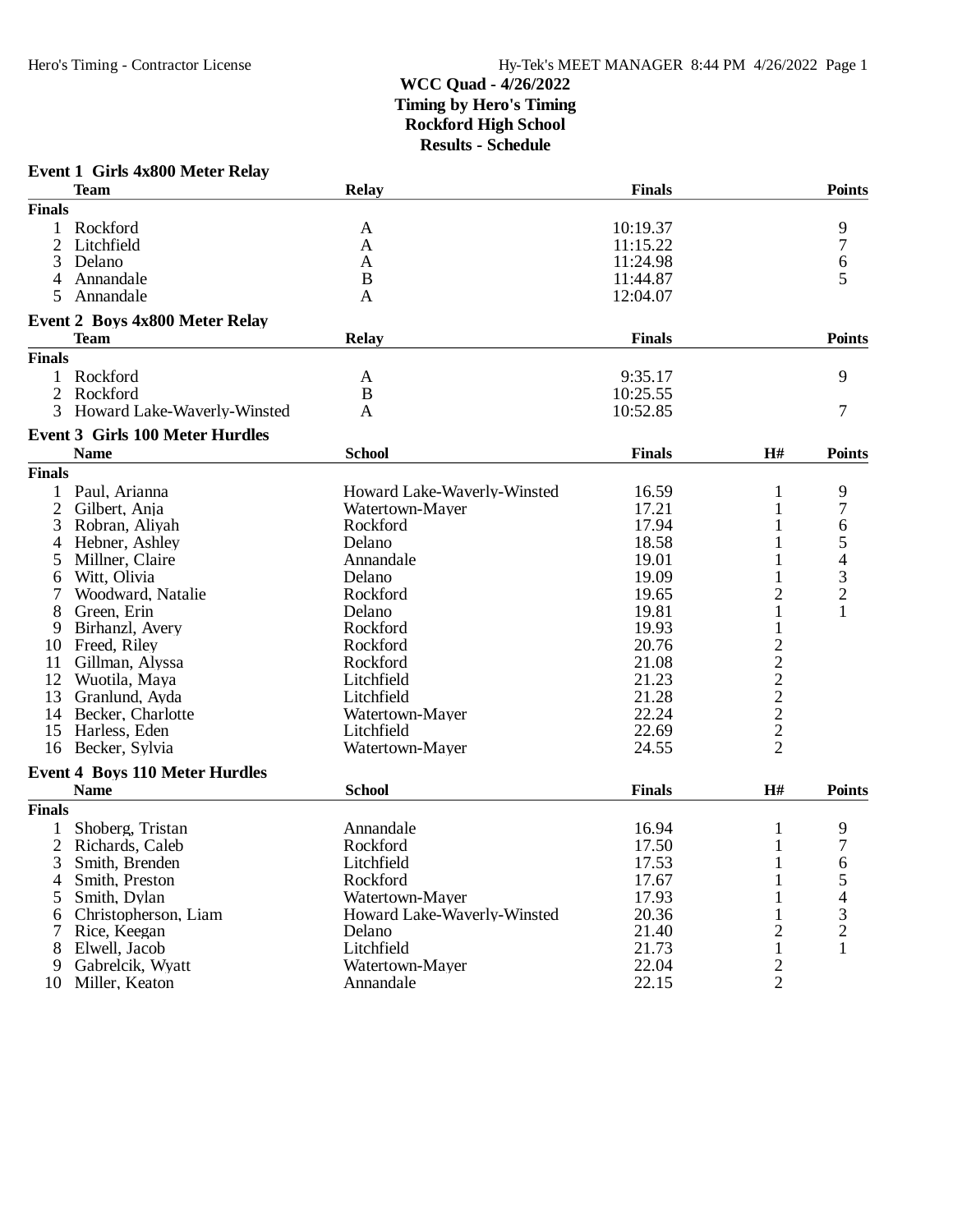#### **Event 5 Girls 100 Meter Dash**

|                | <b>Name</b>                 | <b>School</b>               | <b>Finals</b>  | H#                       | <b>Points</b>            |
|----------------|-----------------------------|-----------------------------|----------------|--------------------------|--------------------------|
| <b>Finals</b>  |                             |                             |                |                          |                          |
| 1              | Cady, Cassia                | Rockford                    | 13.03          | $\mathbf{1}$             | 9                        |
| $\mathfrak{2}$ | Johnson, Marin              | Delano                      | 13.64          | $\mathbf{1}$             | $\tau$                   |
| 3              | Larson, Rylee               | Rockford                    | 13.66          | 1                        | 6                        |
| 4              | Kaping, Raina               | Litchfield                  | 13.69          | 1                        | 5                        |
| 5              | McCabe, Maggie              | Watertown-Mayer             | 13.90          | $\overline{c}$           | $\overline{\mathcal{L}}$ |
| 6              | Baumann, Brooke             | Howard Lake-Waverly-Winsted | 13.91          | 3                        | 3                        |
| 7              | Olberding, Evelyn           | Delano                      | 13.97          |                          |                          |
| 8              | McClurg, Audrey             | Delano                      | 14.04          | $\frac{2}{2}$            | $\frac{2}{1}$            |
| 9              | Menk, Anna                  | Delano                      | 14.06          | $\overline{\mathbf{4}}$  |                          |
| 10             | Miller, Justine             | Rockford                    | 14.15          | $\overline{c}$           |                          |
| 11             | Chvatal, Lillia             | Litchfield                  | 14.16          | $\mathbf{1}$             |                          |
| 12             | O'Konek, Rylee              | Annandale                   | 14.17          | $\sqrt{6}$               |                          |
| 13             | McDonald, Mara              | Delano                      | 14.24          |                          |                          |
| 14             | Moe, Hannah                 | Rockford                    | 14.31          | $\frac{2}{1}$            |                          |
| 15             | Danielson, Ava              | Watertown-Mayer             | 14.37          | $\mathbf{1}$             |                          |
| 16             | Kariniemi, Sofia            | Rockford                    | 14.44          |                          |                          |
| 17             |                             | Watertown-Mayer             | 14.54          | $\frac{3}{2}$            |                          |
|                | Frisbie, Kira               |                             |                | $\overline{3}$           |                          |
| 18             | Ashfield, Jade              | Rockford                    | 14.64<br>14.76 |                          |                          |
| 19             | Schmatz, Lydia              | Rockford                    |                | 4                        |                          |
| 20             | Lee, Maria                  | Delano                      | 14.78          | 4                        |                          |
| 21             | Huber, Makayla              | Rockford                    | 14.80          | 4                        |                          |
| 22             | Sandberg, Rachel            | Rockford                    | 14.81          | $\overline{4}$           |                          |
| 23             | Peterson, Emily             | Litchfield                  | 14.96          | 3                        |                          |
| 24             | Sohl, Eva                   | Litchfield                  | 15.04          | $\mathfrak{Z}$           |                          |
| 25             | Taylor, Ava                 | Watertown-Mayer             | 15.13          | $\boldsymbol{6}$         |                          |
| 26             | Peterson, Olivia            | Rockford                    | 15.14          | $\overline{\mathcal{A}}$ |                          |
| 27             | Rasmussen, Hailey           | Watertown-Mayer             | 15.34          | $rac{5}{5}$              |                          |
| 28             | Nee, Isabelle               | Delano                      | 15.49          |                          |                          |
| 29             | Taylor, Jamiah              | Litchfield                  | 15.70          | $\overline{\mathcal{L}}$ |                          |
| 30             | Woods, Ellie                | Litchfield                  | 15.92          | $\overline{\mathcal{L}}$ |                          |
| 31             | Nelson, Isabella            | Rockford                    | 16.04          |                          |                          |
|                | 32 Michalski, Mikayla       | Annandale                   | 16.28          | $\frac{5}{5}$            |                          |
| 33             | Olson, Kendyl               | Watertown-Mayer             | 16.48          |                          |                          |
| 34             | Morales, Samantha           | Annandale                   | 16.99          | 6                        |                          |
| 35             | Trefz, Ina                  | Annandale                   | 17.17          | 6                        |                          |
| 36             | Carreras, Marta             | Annandale                   | 20.80          | 5                        |                          |
|                | Event 6 Boys 100 Meter Dash |                             |                |                          |                          |
|                | <b>Name</b>                 | <b>School</b>               | <b>Finals</b>  | H#                       | <b>Points</b>            |
| <b>Finals</b>  |                             |                             |                |                          |                          |
| $\mathbf{1}$   | Moore, PK                   | Delano                      | 11.34          | 1                        | 9                        |
| $\overline{2}$ | Schmidt, Cole               | Delano                      | 11.78          | 1                        | 7                        |
| 3              | Smith, Dylan                | Watertown-Mayer             | 11.85          | 1                        | 6                        |
| 4              | Scarbrough, Ethan           | Rockford                    | 11.90          | 1                        | 5                        |
| 5              | Greer, Jeremy               | Litchfield                  | 12.07          | $\overline{c}$           | $\overline{\mathcal{A}}$ |
| 6              | Dockter, Cole               | Delano                      | 12.10          | $\mathbf{1}$             | 3                        |
|                | 7 Nelson, Jack              | Annandale                   | 12.10          | $\overline{2}$           | $\overline{2}$           |
|                |                             |                             |                |                          |                          |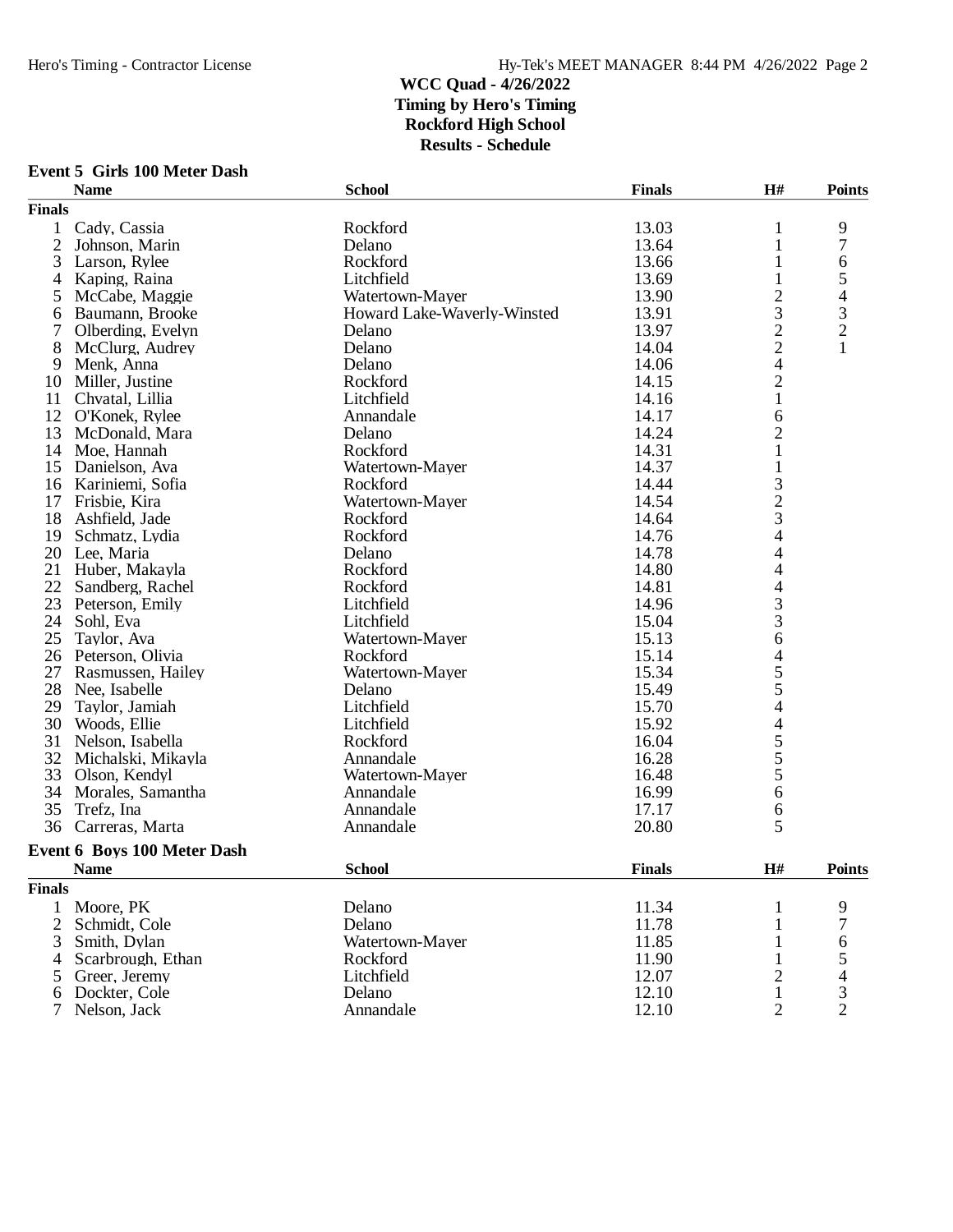**Finals**

#### **WCC Quad - 4/26/2022 Timing by Hero's Timing Rockford High School Results - Schedule**

#### **Name School Finals H# Points** 8 Kuehl, Lukas Litchfield 12.13 2 1 9 Yoraway, Jack Delano 12.15 2 12.16 1 Stedman, Logan Rockford 12.16 1<br>
Aller, Blake 12.19 1 11 Aller, Blake Litchfield 12.19 1<br>12 Healy Joe – Annandale 12.33 1 12 Healy, Joe Annandale 12.33 1 12.52 T<br>
12.52 T<br>
Litchfield 12.69 2 14 Lofton, Elijah Litchfield 12.69 2<br>15 Sundberg, Alex Annandale 12.72 3 Sundberg, Alex **Annandale** 12.72 3<br>Westman, Thomas **Annandale** 12.79 2 16 Westman, Thomas **Annandale** 12.79 2<br>17 Frizell, Garrett **Rockford** 12.83 2 17 Frizell, Garrett Rockford 12.83 7<br>18 Schultz, Jake Delano 12.88 3 18 Schultz, Jake Delano 12.88 3 19 Vrolson, Davis Annandale 12.88 5 20 Alston, Darius Annandale 12.95 4<br>21 Chellin, Dominic Litchfield 12.98 3 21 Chellin, Dominic Litchfield 12.98 3<br>22 Schuman, Ryan Rockford 13.01 3 22 Schuman, Ryan Rockford 13.01 3<br>23 Bushel, Brayden Annandale 13.05 3 23 Bushel, Brayden Annandale 13.05 3<br>24 DeSmith, Arik Litchfield 13.06 3 24 DeSmith, Arik 13.06 3<br>25 Hargarten, Mason 13.07 25 Hargarten, Mason 25 Hargarten, Mason 26 Hargarten, Mason 20 25 Hargarten, Mason Delano 13.07 4 26 Brown, Hayden Howard Lake-Waverly-Winsted 13.08 4 27 Rasset, Vince 27 Annandale 27 Annandale 27 Annandale 27 Annandale 27 Andrv, Patrick 27 Andrv, Patrick 27 Annandale 27 Annandale 27 Annandale 27 Annandale 27 Annandale 27 Annandale 27 Annandale 27 Annandale 27 Annandale 28 Andry, Patrick **Rockford** Rockford 13.08 3<br>29 Grimslev, Nathaniel **13.11** 13.11 13.11 1 13.11 29 Grimsley, Nathaniel Watertown-Mayer 13.11 7 Vatertown-Mayer 13.13 2<br>Annandale 13.21 4 13.21 Roe, Zach Annandale 13.21 4<br>32 Larson, Dalton Rockford 13.29 5 32 Larson, Dalton Rockford 13.29 5<br>33 Brown, Matthew Annandale 13.54 6 33 Brown, Matthew Annandale 13.54 6 4 Howard Lake-Waverly-Winsted 13.57 5<br>3.61 13.61 35 Kloss, Grant 13.61 Rockford 13.61 4<br>36 Pope, Aiden Watertown-Mayer 13.73 6 36 Pope, Aiden Watertown-Mayer 13.73 6<br>37 Totz, Mason Annandale 13.75 7 37 Totz, Mason Annandale 13.75 7 38 Smith, Tommy Rockford 13.78 4<br>39 Broberg, Justin Rockford 13.78 5 Broberg, Justin Rockford 13.78 5<br>
Weatherholt, Deagan Litchfield 13.78 5 39 Weatherholt, Deagan Litchfield 13.78 5<br>41 Maus. Henry Howard Lake-Waverly-Winsted 14.08 7 41 Howard Lake-Waverly-Winsted 14.08 7<br>Rockford 14.40 42 Bode, Parker Rockford 14.40 4 43 Howard Lake-Waverly-Winsted 14.65 7<br>Rockford 14.77 5 44 Schueler, Riley Rockford 14.77 5<br>45 Sheldon, Alex Annandale 15.16 6 15.16 Sheldon, Alex Annandale 15.16 6<br>Boecker. Jack Rockford 15.21 6 46 Boecker, Jack Rockford 15.21 6 15.48 between the temperature of the Rockford and the 15.48 6 of the Fenrich Blake 6 of Rockford and Tag and Rockford and the 15.77 6 of the 15.77 6 of the 15.77 6 of the 15.77 6 of the 15.77 6 of the 15.77 6 of the 15.77 48 Fenrich, Blake Rockford and Rockford and 15.77 6<br>49 Rojas-Espzna, Samuel Litchfield 16.25 6 49 Rojas-Espzna, Samuel Litchfield 16.25 6<br>
-- Bell, Daniel Rockford DNF 5 --- Bell, Daniel **Event 7 Girls 4x200 Meter Relay Team Relay Finals Points**

#### **Finals ... (Event 6 Boys 100 Meter Dash)**

1 Annandale 2 A 2:55.46 9 2 Rockford **A** 1:56.40 7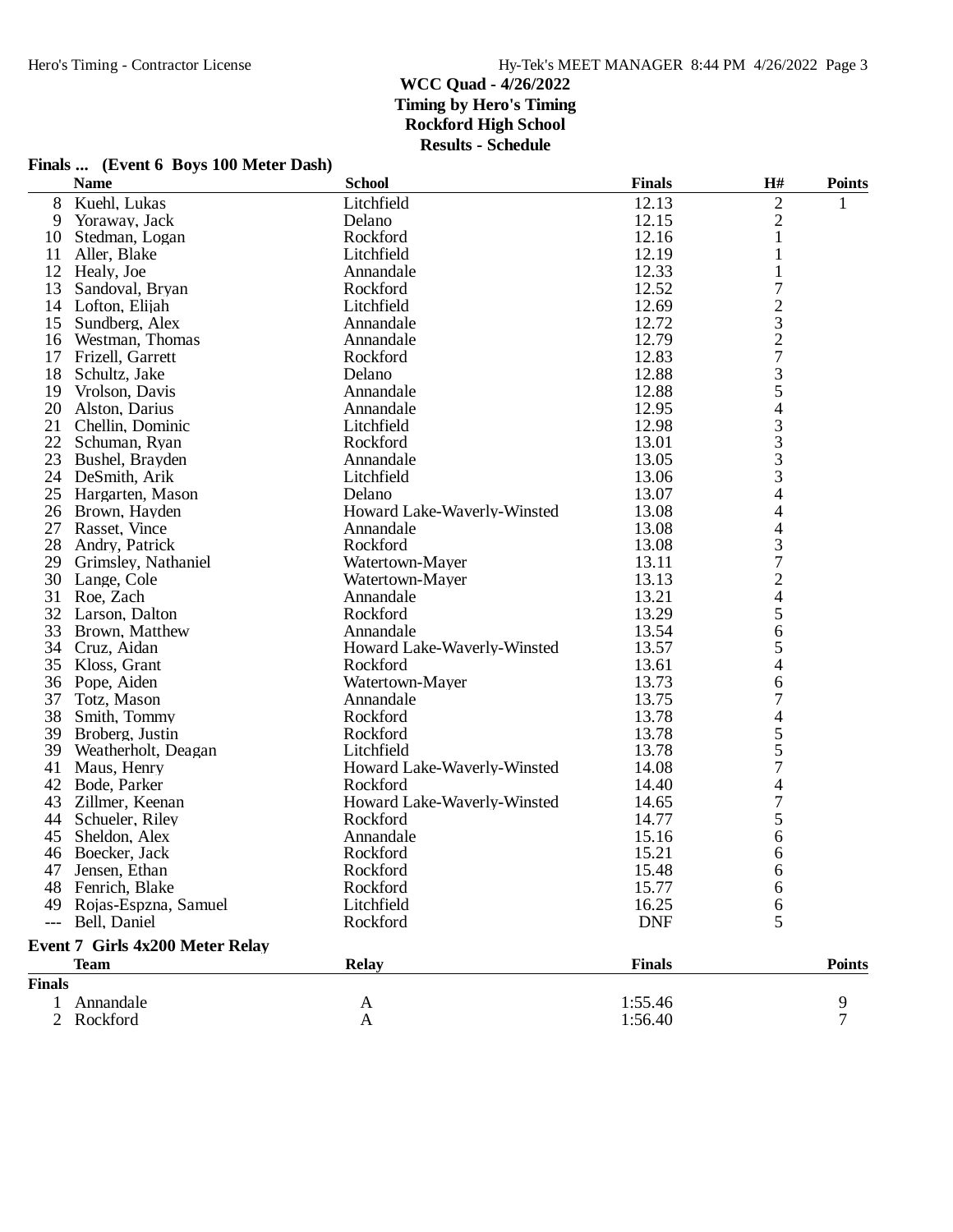|                | Finals  (Event 7 Girls 4x200 Meter Relay) |                  |               |                                                 |
|----------------|-------------------------------------------|------------------|---------------|-------------------------------------------------|
|                | <b>Team</b>                               | <b>Relay</b>     | <b>Finals</b> | <b>Points</b>                                   |
| 3 <sup>1</sup> | Litchfield                                | A                | 2:02.53       | 6                                               |
| 4              | Delano                                    | A                | 2:12.63       | 5                                               |
| 5              | Watertown-Mayer                           | $\boldsymbol{B}$ | 2:16.79       |                                                 |
| 6              | Watertown-Mayer                           | A                | 2:20.07       |                                                 |
|                | <b>Event 8 Boys 4x200 Meter Relay</b>     |                  |               |                                                 |
|                | <b>Team</b>                               | <b>Relay</b>     | <b>Finals</b> | <b>Points</b>                                   |
| <b>Finals</b>  |                                           |                  |               |                                                 |
| $\mathbf{1}$   | Annandale                                 | A                | 1:36.18       | 9                                               |
| $\overline{2}$ | Delano                                    | A                | 1:40.22       | 7                                               |
| 3              | Delano                                    | $\bf{B}$         | 1:42.12       |                                                 |
| 4              | Rockford                                  | A                | 1:43.54       | 6                                               |
| 5              | Annandale                                 | B                | 1:46.53       |                                                 |
| 6              | Watertown-Mayer                           | A                | 1:56.26       | 5                                               |
| 7              | Watertown-Mayer                           | B                | 1:59.20       |                                                 |
|                | <b>Event 9 Girls 1600 Meter Run</b>       |                  |               |                                                 |
|                | <b>Name</b>                               | <b>School</b>    | <b>Finals</b> | <b>Points</b>                                   |
| <b>Finals</b>  |                                           |                  |               |                                                 |
| 1              | Kazin, Erica                              | Delano           | 5:39.92       | 9                                               |
| 2              | Werner, Mya                               | Delano           | 5:52.14       | 7                                               |
| 3              | Wock, Harmony                             | Delano           | 5:57.10       | 6                                               |
| 4              | Halonen, Lela                             | Delano           | 5:57.19       |                                                 |
| 5              | Werner, Ava                               | Delano           | 5:59.83       |                                                 |
| 6              | Case, Kimberlyn                           | Litchfield       | 6:05.84       | 5                                               |
| 7              | Ziegler, Kala                             | Litchfield       | 6:08.15       |                                                 |
| 8              | Wheeler, Jocie                            | Annandale        | 6:09.21       | $\begin{array}{c} 4 \\ 3 \\ 2 \\ 1 \end{array}$ |
| 9              | Smith, Elizabeth                          | Rockford         | 6:19.51       |                                                 |
| 10             | Techel, Samantha                          | Annandale        | 6:21.32       |                                                 |
| 11             | Barkeim, Haedyn                           | Rockford         | 6:22.96       |                                                 |
| 12             | Wheeler, Izzie                            | Annandale        | 6:29.41       |                                                 |
| 13             | Wheeler, Keily                            | Annandale        | 6:35.85       |                                                 |
| 14             | Alipour, Maddy                            | Delano           | 6:38.17       |                                                 |
|                | Rousseau, Ava                             | Watertown-Mayer  | 6:39.50       |                                                 |
| 15<br>16       |                                           | Litchfield       | 6:41.83       |                                                 |
| 17             | Woefel, Abby<br>Kent, Alyssa              | Annandale        | 6:47.31       |                                                 |
|                |                                           |                  |               |                                                 |
|                | Event 10 Boys 1600 Meter Run              |                  |               |                                                 |
|                | <b>Name</b>                               | <b>School</b>    | <b>Finals</b> | <b>Points</b>                                   |
| <b>Finals</b>  |                                           |                  |               |                                                 |
| 1              | Wirth, Salvador                           | Annandale        | 4:35.52       | 9                                               |
| $\overline{2}$ | Zens, Justin                              | Delano           | 4:52.92       | $\boldsymbol{7}$                                |
| 3              | Massman, Will                             | Annandale        | 4:55.65       | $\sqrt{6}$                                      |
| 4              | Zens, Caden                               | Delano           | 5:01.72       | 5                                               |
|                | 5 Forliti, Grant                          | Delano           | 5:03.04       | $\overline{4}$                                  |
| 6              | Huotari, Drew                             | Delano           | 5:04.37       |                                                 |
| 7              | Jostock, Carter                           | Delano           | 5:05.53       |                                                 |
| 8              | Sundve, Gavyn                             | Litchfield       | 5:05.85       | 3                                               |
| 9              | Baker, Max                                | Delano           | 5:06.20       |                                                 |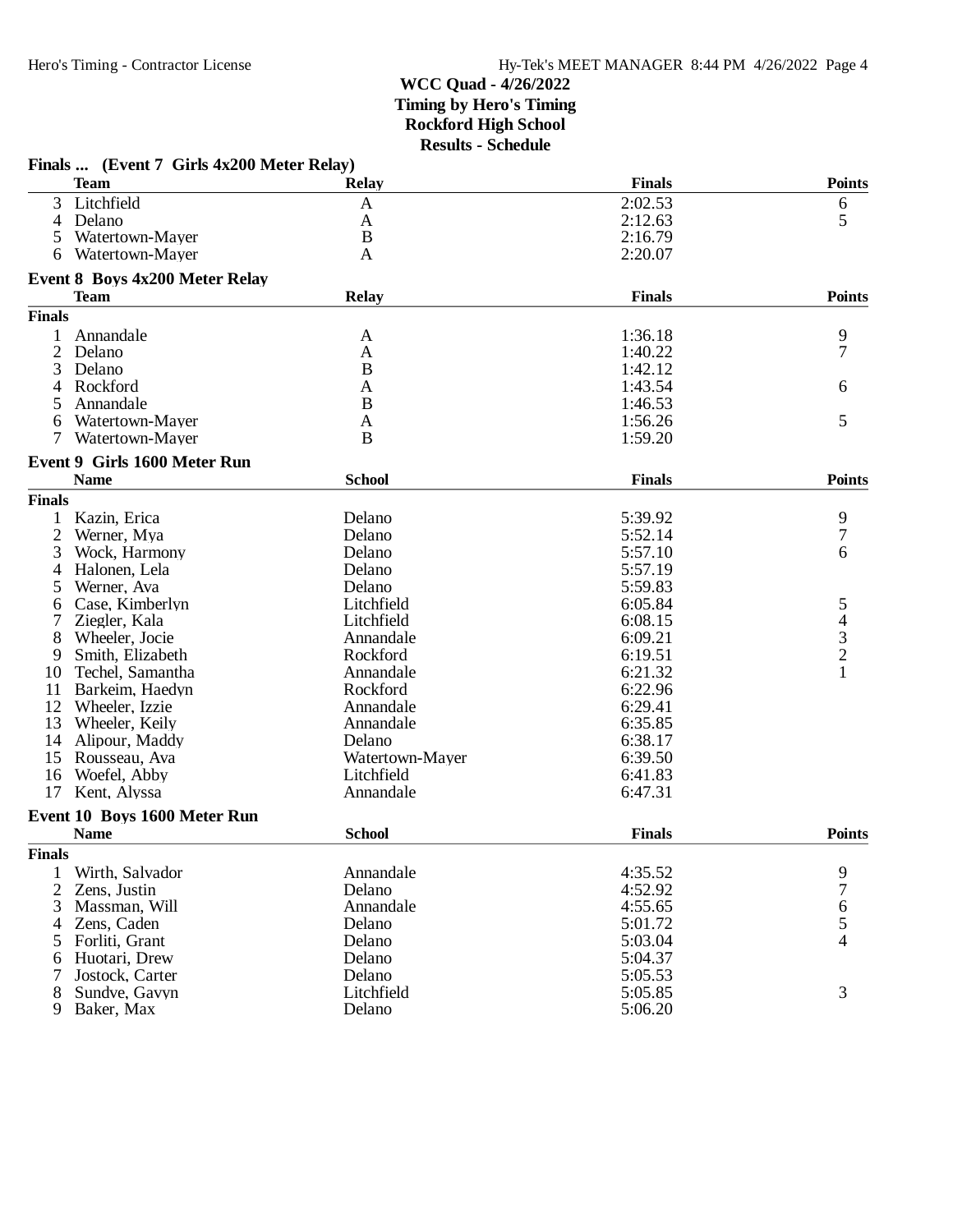#### **WCC Quad - 4/26/2022 Timing by Hero's Timing Rockford High School Results - Schedule**

#### Finals ... (Event 10 Boys 1600 Meter Run)<br>Name School **Name School Finals Points** 10 Ulberg, Henry Delano 5:12.65<br>
11 Dawson, Grady Rockford 5:24.04 11 Dawson, Grady Rockford 5:24.04 2 12 Kulavik, Ty **Rockford** 5:24.58 1 13 Barnhart, Caleb Watertown-Mayer 5:27.78 14 Isler, Yomo **Watertown-Mayer** 5:32.81<br>15 Hiemkes, David **Manualis** Annandale 5:33.62 15 Hiemkes, David Annandale 5:33.62<br>16 Anderson, Logan Annandale 5:35.00 16 Anderson, Logan Annandale 5:35.00<br>17 Knudsen, Ethan Litchfield 5:39.59 17 Knudsen, Ethan Litchfield 5:39.59<br>
18 Zeidler, Easton Annandale 5:58.54 18 Zeidler, Easton **Annandale** 5:58.54<br>19 Kuznia, Cade **19 Howard Lake-Waverly-Winsted** 5:09.26 19 Kuznia, Cade Howard Lake-Waverly-Winsted 6:09.26

| 20<br>21       | Cathey, Gabriel<br>Izazaga, Edwini      | Howard Lake-Waverly-Winsted<br>Litchfield | 6:10.04<br>6:24.73 |                |                |
|----------------|-----------------------------------------|-------------------------------------------|--------------------|----------------|----------------|
|                | <b>Event 11 Girls 4x100 Meter Relay</b> |                                           |                    |                |                |
|                | <b>Team</b>                             | <b>Relay</b>                              | <b>Finals</b>      |                | <b>Points</b>  |
| <b>Finals</b>  |                                         |                                           |                    |                |                |
|                | Rockford                                | A                                         | 52.10              |                | 9              |
| $\overline{2}$ | Annandale                               | A                                         | 53.58              |                | 7              |
| 3              | Delano                                  | A                                         | 55.54              |                | 6              |
| 4              | Litchfield                              | A                                         | 56.48              |                | 5              |
| 5              | Annandale                               | B                                         | 59.06              |                |                |
| 6              | Watertown-Mayer                         | A                                         | 1:01.48            |                |                |
|                | <b>Event 12 Boys 4x100 Meter Relay</b>  |                                           |                    |                |                |
|                | <b>Team</b>                             | <b>Relay</b>                              | <b>Finals</b>      | H#             | <b>Points</b>  |
| <b>Finals</b>  |                                         |                                           |                    |                |                |
|                | Rockford                                | A                                         | 45.58              | 1              | 9              |
|                | Annandale                               | A                                         | 47.36              | 1              | 7              |
| 3              | Delano                                  | A                                         | 50.04              |                | 6              |
| $\overline{A}$ | Howard Lake-Waverly-Winsted             | A                                         | 50.10              |                | 5              |
|                | Annandale                               | B                                         | 50.46              |                |                |
| 6              | Watertown-Mayer                         | A                                         | 51.83              |                |                |
|                | Delano                                  | $\bf{B}$                                  | 52.35              |                |                |
|                | Watertown-Mayer                         | $\bf{B}$                                  | 52.68              | $\frac{2}{2}$  |                |
| 9              | Delano                                  | $\mathcal{C}$                             | 55.25              |                |                |
|                | Litchfield                              | $\overline{A}$                            | <b>DNF</b>         | $\mathbf{1}$   |                |
|                | Event 13 Girls 400 Meter Dash           |                                           |                    |                |                |
|                | <b>Name</b>                             | <b>School</b>                             | <b>Finals</b>      | H#             | <b>Points</b>  |
| <b>Finals</b>  |                                         |                                           |                    |                |                |
|                | Kariniemi, Kate                         | Rockford                                  | 1:03.57            | 1              | 9              |
| 2              | Baumann, Brooke                         | Howard Lake-Waverly-Winsted               | 1:06.42            |                | 7              |
| 3              | Amundson, Addison                       | Annandale                                 | 1:10.83            |                | 6              |
| 4              | Wissbroecker, Jade                      | Delano                                    | 1:11.80            |                | 5              |
| 5              | Green, Evalyn                           | Delano                                    | 1:12.45            |                | 4              |
| 6              | Logan, Campbell                         | Delano                                    | 1:14.61            |                | 3              |
|                | Domjahn, Bryn                           | Watertown-Mayer                           | 1:15.10            | $\overline{c}$ | $\overline{c}$ |
| 8              | Rasmussen, Hailey                       | Watertown-Mayer                           | 1:17.61            | $\overline{c}$ |                |
| 9              | Aldrich, Jadyn                          | Watertown-Mayer                           | 1:20.88            | $\mathbf{1}$   |                |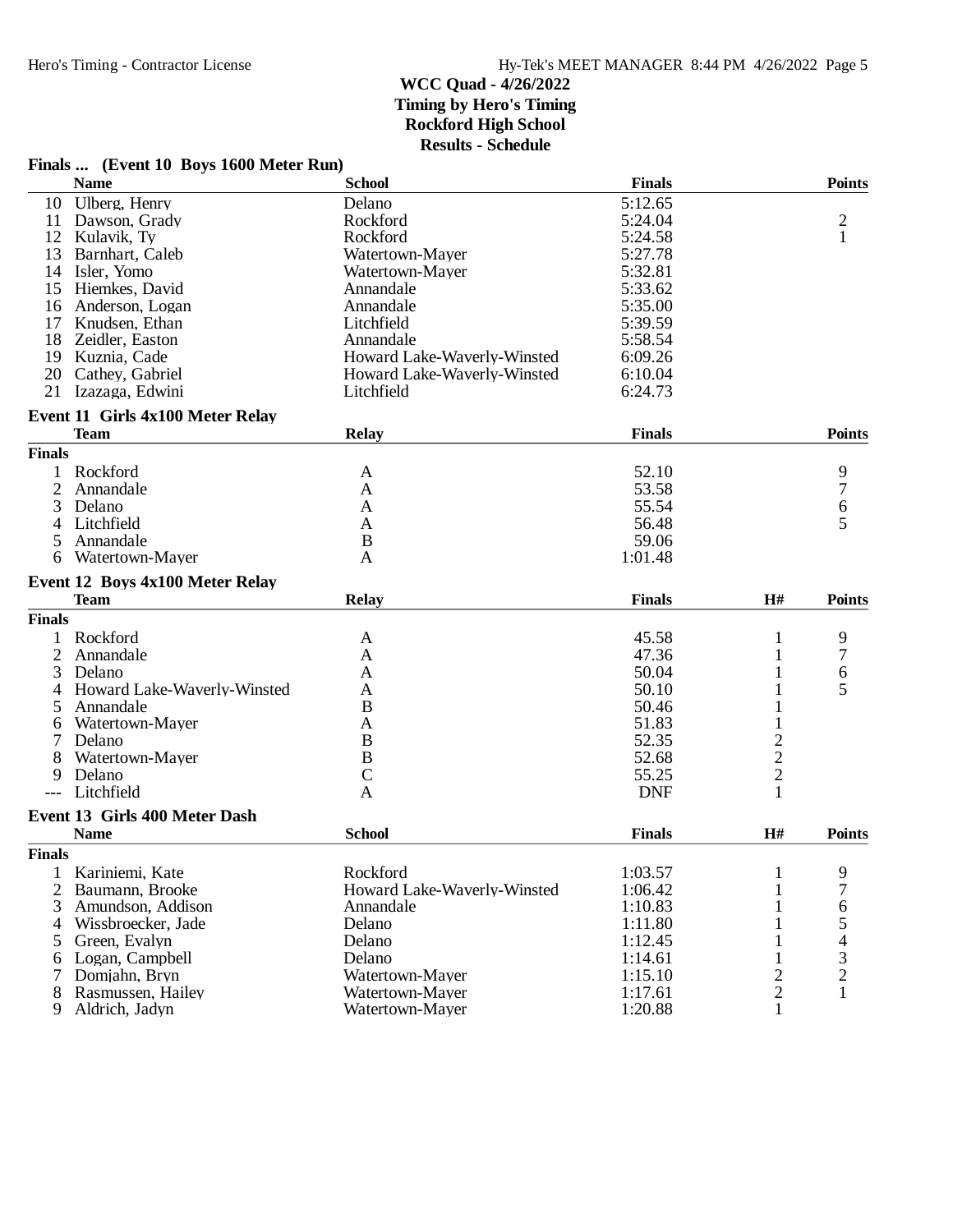|                | Finals  (Event 13 Girls 400 Meter Dash)               |                             |               |                                            |                                            |
|----------------|-------------------------------------------------------|-----------------------------|---------------|--------------------------------------------|--------------------------------------------|
|                | <b>Name</b>                                           | <b>School</b>               | <b>Finals</b> | H#                                         | <b>Points</b>                              |
|                | 10 Huss, Emma                                         | Howard Lake-Waverly-Winsted | 1:23.07       | 1                                          |                                            |
|                | 11 Phillips, Debra                                    | Annandale                   | 1:24.26       |                                            |                                            |
|                | 12 Kjaer, Julia                                       | Annandale                   | 1:25.43       | $\begin{array}{c} 2 \\ 2 \\ 2 \end{array}$ |                                            |
|                | 13 Erickson, Audrey                                   | Annandale                   | 1:25.51       |                                            |                                            |
|                | 14 Gersema, Alice                                     | Watertown-Mayer             | 1:27.00       |                                            |                                            |
| 15             | Berscheit, Hope                                       | Watertown-Mayer             | 1:30.67       | $\overline{2}$                             |                                            |
|                | <b>Event 14 Boys 400 Meter Dash</b>                   |                             |               |                                            |                                            |
|                | <b>Name</b>                                           | <b>School</b>               | <b>Finals</b> | H#                                         | <b>Points</b>                              |
| <b>Finals</b>  |                                                       |                             |               |                                            |                                            |
| $\mathbf{1}$   | Roepke, Gage                                          | Delano                      | 55.36         | 1                                          | 9                                          |
| $\overline{2}$ | Caturia, Brandon                                      | Howard Lake-Waverly-Winsted | 56.88         | 1                                          | 7                                          |
| 3              | Smith, Dylan                                          | Watertown-Mayer             | 57.20         | 3                                          | 6                                          |
| 4              | Jergens, Sam                                          | Delano                      | 57.41         | 1                                          | 5                                          |
| 5              | Houghton, Tim                                         | Rockford                    | 59.02         | 1                                          |                                            |
| 6              | Faber, Tristan                                        | Rockford                    | 59.34         | 1                                          | $\begin{array}{c} 4 \\ 3 \\ 2 \end{array}$ |
| 7              | DeSmith, Arik                                         | Litchfield                  | 1:00.09       |                                            |                                            |
| 8              | Rheault, Zach                                         | Howard Lake-Waverly-Winsted | 1:00.17       | $\frac{2}{2}$                              | 1                                          |
| 9              | Braun, Adam                                           | Annandale                   | 1:00.18       | $\mathbf{1}$                               |                                            |
|                |                                                       | Rockford                    |               |                                            |                                            |
| 10             | Mager, Tyler                                          |                             | 1:00.53       | 222233                                     |                                            |
| 11             | Michlitsch, Tanner                                    | Rockford                    | 1:01.05       |                                            |                                            |
| 12             | Anderson, Mark                                        | Delano                      | 1:01.42       |                                            |                                            |
| 13             | Platzer, Roland                                       | Watertown-Mayer             | 1:01.73       |                                            |                                            |
|                | 14 Slinden, Elijah                                    | Litchfield                  | 1:03.47       |                                            |                                            |
| 15             | Behrens, Nathan                                       | Watertown-Mayer             | 1:04.17       |                                            |                                            |
| 16             | Johnson, Jacob                                        | Watertown-Mayer             | 1:13.28       | 3                                          |                                            |
|                | <b>Event 15 Girls 300 Meter Hurdles</b>               |                             |               |                                            |                                            |
|                | <b>Name</b>                                           | <b>School</b>               | <b>Finals</b> | H#                                         | <b>Points</b>                              |
| <b>Finals</b>  |                                                       |                             |               |                                            |                                            |
| $\mathbf{1}$   | Paul, Arianna                                         | Howard Lake-Waverly-Winsted | 49.01         | 1                                          | 9                                          |
| $\overline{2}$ | Robran, Aliyah                                        | Rockford                    | 50.81         | 1                                          | 7                                          |
| 3              | Gilbert, Anja                                         | Watertown-Mayer             | 52.54         | 1                                          | 6                                          |
| 4              | Heun, Maris                                           | Watertown-Mayer             | 53.72         | 1                                          | 5                                          |
| 5              | Woodward, Natalie                                     | Rockford                    | 54.63         | 1                                          | 4                                          |
| 6              | Gillman, Alyssa                                       | Rockford                    | 56.32         | 1                                          | 3                                          |
| 7              | Birhanzl, Avery                                       | Rockford                    | 57.81         |                                            |                                            |
| 8              | Dengerud, Shelby                                      | Litchfield                  | 59.12         | $\frac{2}{2}$                              | $\overline{2}$                             |
| 9              | Freed, Riley                                          | Rockford                    | 59.39         | $\mathbf 1$                                |                                            |
|                | 10 Huebsch, Marin                                     | Delano                      | 1:01.79       | $\overline{c}$                             | $\mathbf{I}$                               |
| 11             | Kulm, Jillian                                         | Annandale                   | 1:02.89       | $\overline{c}$                             |                                            |
| 12             | Scheer, Noelle                                        | Annandale                   | 1:04.55       | $\overline{2}$                             |                                            |
|                |                                                       |                             |               |                                            |                                            |
|                | <b>Event 16 Boys 300 Meter Hurdles</b><br><b>Name</b> | <b>School</b>               | <b>Finals</b> | H#                                         | <b>Points</b>                              |
| <b>Finals</b>  |                                                       |                             |               |                                            |                                            |
|                |                                                       |                             |               |                                            |                                            |
| 1              | Schmidt, Cole                                         | Delano                      | 40.44         | 1                                          | 9                                          |
| 2              | Smith, Preston                                        | Rockford                    | 43.98         | 1                                          | 7                                          |
| 3              | Smith, Brenden                                        | Litchfield                  | 44.02         | $\mathbf{1}$                               | 6                                          |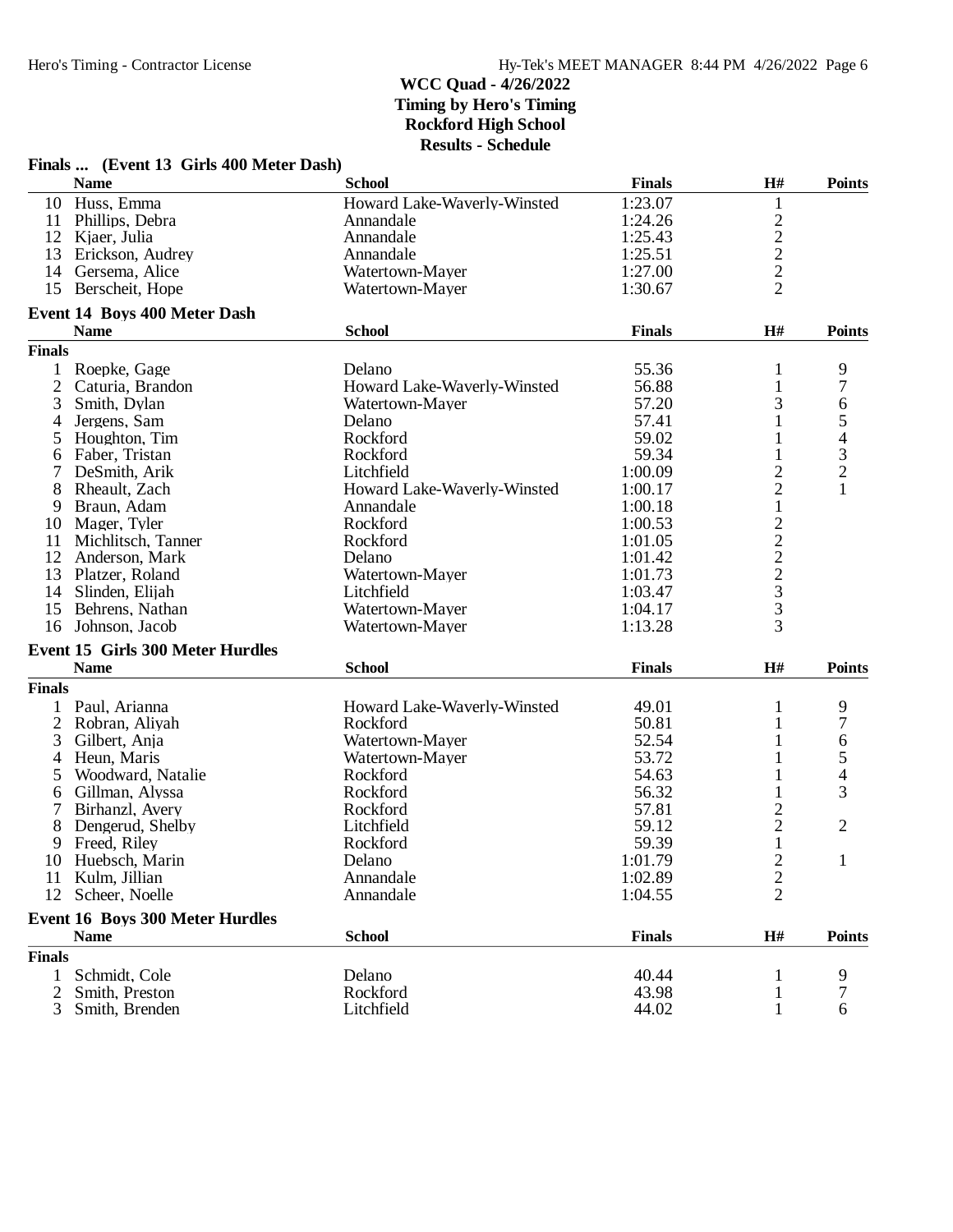#### **Finals ... (Event 16 Boys 300 Meter Hurdles) Name School Finals H# Points** 4 Schultz, Jake Delano 46.31 1 5 5 Alston, Darius Annandale 48.57 1 4 6 Greene, Drystin Howard Lake-Waverly-Winsted 49.29 3<br>
7 London, Ouinn Rockford 49.97 7 London, Quinn Rockford 49.97 2 2 8 Christopherson, Liam Howard Lake-Waverly-Winsted 50.97 2 1 Elwell, Jacob Litchfield 51.46 1<br>
Sundberg, Alex Annandale 51.92 3 10 Sundberg, Alex Annandale 51.92 3<br>
11 Miller, Keaton Annandale 52.94 2<br>
12 Robran, Ethan Rockford 54.56 2 11 Miller, Keaton **11 Miller, Keaton 12 Roking** Annandale 12 Robran, Ethan 12 Rockford 12 Rockford 12 Rockford 12 Robran, Ethan Rockford 54.56 2 13 Bushel, Brayden Annandale 55.19 3<br>
14 Brun, Charles Rockford 55.28 2<br>
15 Gilbert, Lonne Watertown-Mayer 56.24 2 14 Brun, Charles Rockford 55.28 2 15 Watertown-Mayer 56.24 2<br>15 Gookford 56.28 2 16 Boerboom, Adam Rockford 56.28 2 17 Gabrelcik, Wyatt Watertown-Mayer 1:00.21 3 Howard Lake-Waverly-Winsted **Event 17 Girls 800 Meter Run Name School Finals H# Points Finals** 1 Chock, Ellie Delano 2:33.03 1 9 2 Ness, Hailey Delano 2:36.60 1 7 3 Gifford, Alix Rockford 2:37.15 1 6 4 James, Natasha Rockford 2:37.45 1 5 1 Minear, Olivia 2.38.35 1 4<br>
2 Zaun, Anneka 1 2-42.43 1 3 6 Zaun, Anneka Delano 2:42.43 1 3 7 Kazin, Erica Delano 2:43.22 1 8 Herrmann, Imari Annandale 2:43.86 1 2 9 Hendrickson, Hattie Delano 2:48.12 1 10 Lara, Tynisa Litchfield 2:55.69 1 1 11 Domjahn, Bryn Watertown-Mayer 2:57.85 2<br>12 Ekert, Lily Annandale 3:02.92 2 12 Ekert, Lily Annandale 3:02.92 2 13 Olson, Kendyl Watertown-Mayer 3:05.32 2 14 Hubert, Annebelle Watertown-Mayer 3:08.35 2<br>15 Nelson, Isabella Rockford 3:09.33 2 15 Nelson, Isabella Rockford 3:09.33 2 19 Ives, Alexiah Delano Delano 3:11.27 2<br>
16 Vanderheiden, Victoria Delano 3:12.12 2 17 Vanderheiden, Victoria Delano 3:12.12 2<br>18 Huebsch, Autumn Delano 3:12.61 2 18 Huebsch, Autumn **Event 18 Boys 800 Meter Run Name School Finals H# Points**

| <b>Finals</b> |                        |            |         |  |
|---------------|------------------------|------------|---------|--|
|               | Morrissette, Christian | Delano     | 2:10.67 |  |
|               | 2 Adams, Aidan         | Rockford   | 2:10.73 |  |
|               | 3 Bergh, Jacob         | Delano     | 2:11.75 |  |
|               | 4 Hendrickson, Jacob   | Delano     | 2:12.37 |  |
|               | 5 Zens, Justin         | Delano     | 2:12.53 |  |
|               | 6 Neuman, Ryan         | Annandale  | 2:12.83 |  |
|               | Fahey, Owen            | Annandale  | 2:13.78 |  |
|               | 8 Sundve, Gavyn        | Litchfield | 2:18.37 |  |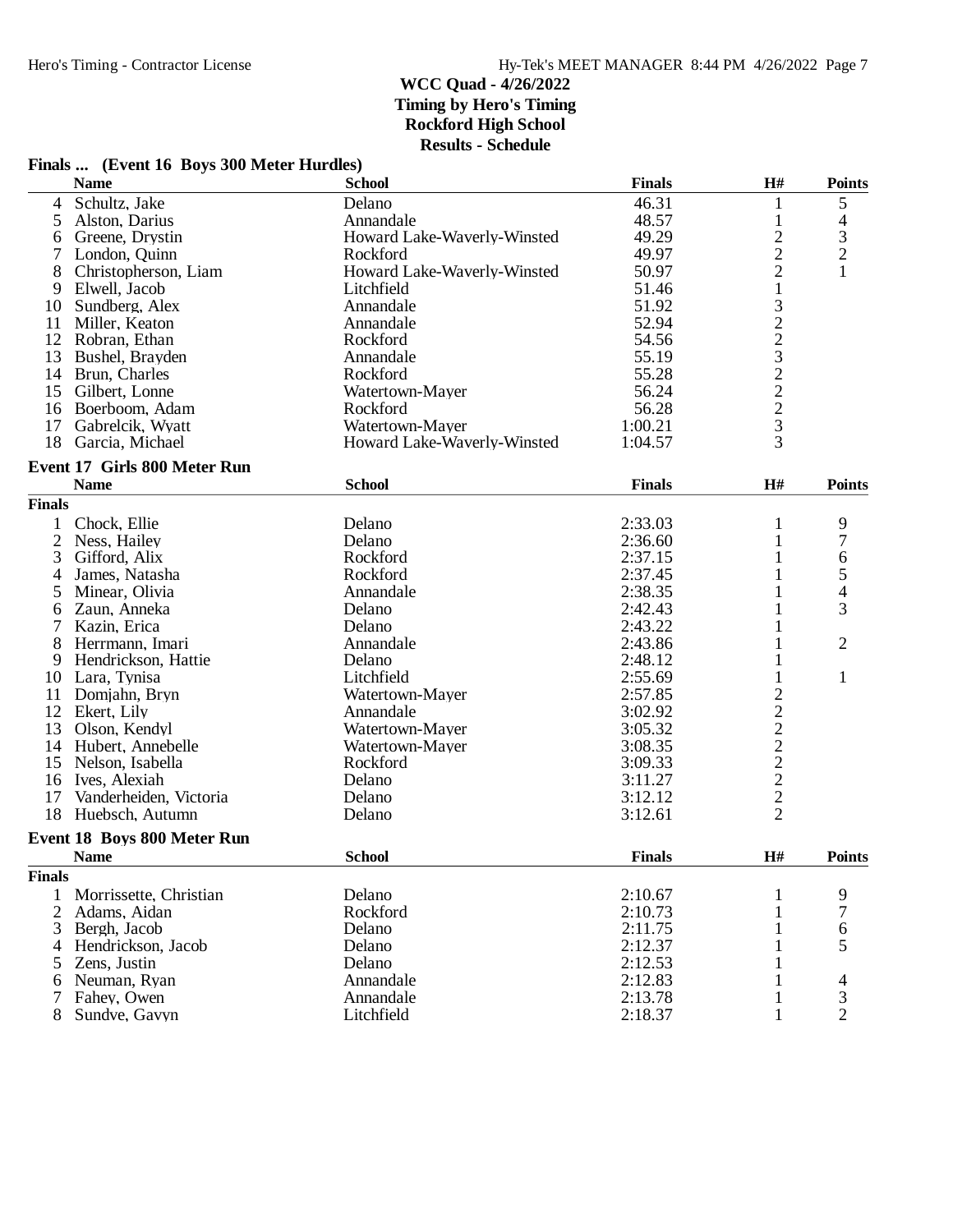# **Finals ... (Event 18 Boys 800 Meter Run)**

|                | <b>Name</b>                   | <b>School</b>               | <b>Finals</b> | H#                          | <b>Points</b>    |
|----------------|-------------------------------|-----------------------------|---------------|-----------------------------|------------------|
| 9              | Boisselier, Timber            | Delano                      | 2:29.84       | 1                           |                  |
|                | 10 Knudsen, Ethan             | Litchfield                  | 2:31.17       |                             | 1                |
| 11             | Stoltenow, Reise              | Delano                      | 2:31.35       | $\frac{2}{2}$               |                  |
| 12             | Isler, Yomo                   | Watertown-Mayer             | 2:31.36       | 1                           |                  |
| 13             | Barnhart, Caleb               | Watertown-Mayer             | 2:31.42       | 1                           |                  |
| 14             | Nelson, Alex                  | Rockford                    | 2:31.70       | $\overline{c}$              |                  |
| 15             | Anderson, Logan               | Annandale                   | 2:32.04       | $\,1$                       |                  |
|                | 16 Sneller, Cody              | Annandale                   | 2:34.48       |                             |                  |
| 17             | Ferdig, Robbie                | Rockford                    | 2:35.75       | 22222222                    |                  |
| 18             | Booth, Alex                   | Rockford                    | 2:39.44       |                             |                  |
| 19             | Grimsley, Nathaniel           | Watertown-Mayer             | 2:41.53       |                             |                  |
| 20             | Tauber, Drew                  | Rockford                    | 2:42.58       |                             |                  |
| 21             | Zeidler, Easton               | Annandale                   | 2:44.06       |                             |                  |
| 22             | Izazaga, Edwini               | Litchfield                  | 2:45.79       |                             |                  |
| 23             | Maus, Henry                   | Howard Lake-Waverly-Winsted | 2:52.12       |                             |                  |
|                |                               |                             |               |                             |                  |
|                | Event 19 Girls 200 Meter Dash |                             |               |                             |                  |
|                | <b>Name</b>                   | <b>School</b>               | <b>Finals</b> | H#                          | <b>Points</b>    |
| <b>Finals</b>  |                               |                             |               |                             |                  |
| 1              | Johnson, Marin                | Delano                      | 28.07         | $\mathbf{1}$                | 9                |
| $\overline{2}$ | Paul, Arianna                 | Howard Lake-Waverly-Winsted | 28.38         | 5                           | $\boldsymbol{7}$ |
| 3              | Kaping, Raina                 | Litchfield                  | 28.43         | $\mathbf{1}$                | 6                |
| 4              | Baumann, Brooke               | Howard Lake-Waverly-Winsted | 28.45         | $\overline{c}$              | 5                |
| 5              | Moe, Hannah                   | Rockford                    | 29.04         | 1                           | $\overline{4}$   |
| 6              | Cooper, Brooklyn              | Delano                      | 29.05         | 1                           | $\frac{3}{2}$    |
| 7              | McCabe, Maggie                | Watertown-Mayer             | 29.06         | 1                           |                  |
| 8              | Chvatal, Lillia               | Litchfield                  | 29.11         | $\mathbf{1}$                | $\mathbf{1}$     |
| 9              | Amundson, Addison             | Annandale                   | 29.59         |                             |                  |
| 10             | Menk, Anna                    | Delano                      | 29.67         | $\frac{5}{2}$               |                  |
| 11             | Danielson, Ava                | Watertown-Mayer             | 30.26         |                             |                  |
| 12             | Frisbie, Kira                 | Watertown-Mayer             | 30.30         |                             |                  |
| 13             | Koshiol, Anabelle             | Rockford                    | 30.50         |                             |                  |
| 14             | Doboszenski, Peyton           | Rockford                    | 31.03         |                             |                  |
| 15             | Huber, Makayla                | Rockford                    | 31.10         |                             |                  |
| 16             | Sandberg, Rachel              | Rockford                    | 31.26         |                             |                  |
| 17             | Wissbroecker, Jade            | Delano                      | 31.48         | $222323$<br>$3333$<br>$323$ |                  |
| 18             | Taylor, Ava                   | Watertown-Mayer             | 31.58         |                             |                  |
| 19             | Sohl, Eva                     | Litchfield                  | 31.70         |                             |                  |
| 20             | Peterson, Emily               | Litchfield                  | 31.72         |                             |                  |
| 21             | Lee, Maria                    | Delano                      | 31.86         |                             |                  |
| 22             | Green, Evalyn                 | Delano                      | 31.92         | 5                           |                  |
| 23             | Green, Erin                   | Delano                      | 32.33         | $\overline{c}$              |                  |
| 24             | Gersema, Alice                | Watertown-Mayer             | 33.28         | 4                           |                  |
| 25             | Westberg, Megan               | Delano                      | 33.36         | 3                           |                  |
|                | 26 Nee, Isabelle              | Delano                      | 33.64         | 4                           |                  |
| 27             | Morales, Samantha             | Annandale                   | 34.95         | 4                           |                  |
| 28             | Fischer, Felicity             | Annandale                   | 35.07         | 4                           |                  |
| 29             | Huss, Emma                    | Howard Lake-Waverly-Winsted | 35.50         | 4                           |                  |
|                | 30 Phillips, Debra            | Annandale                   | 37.36         | 4                           |                  |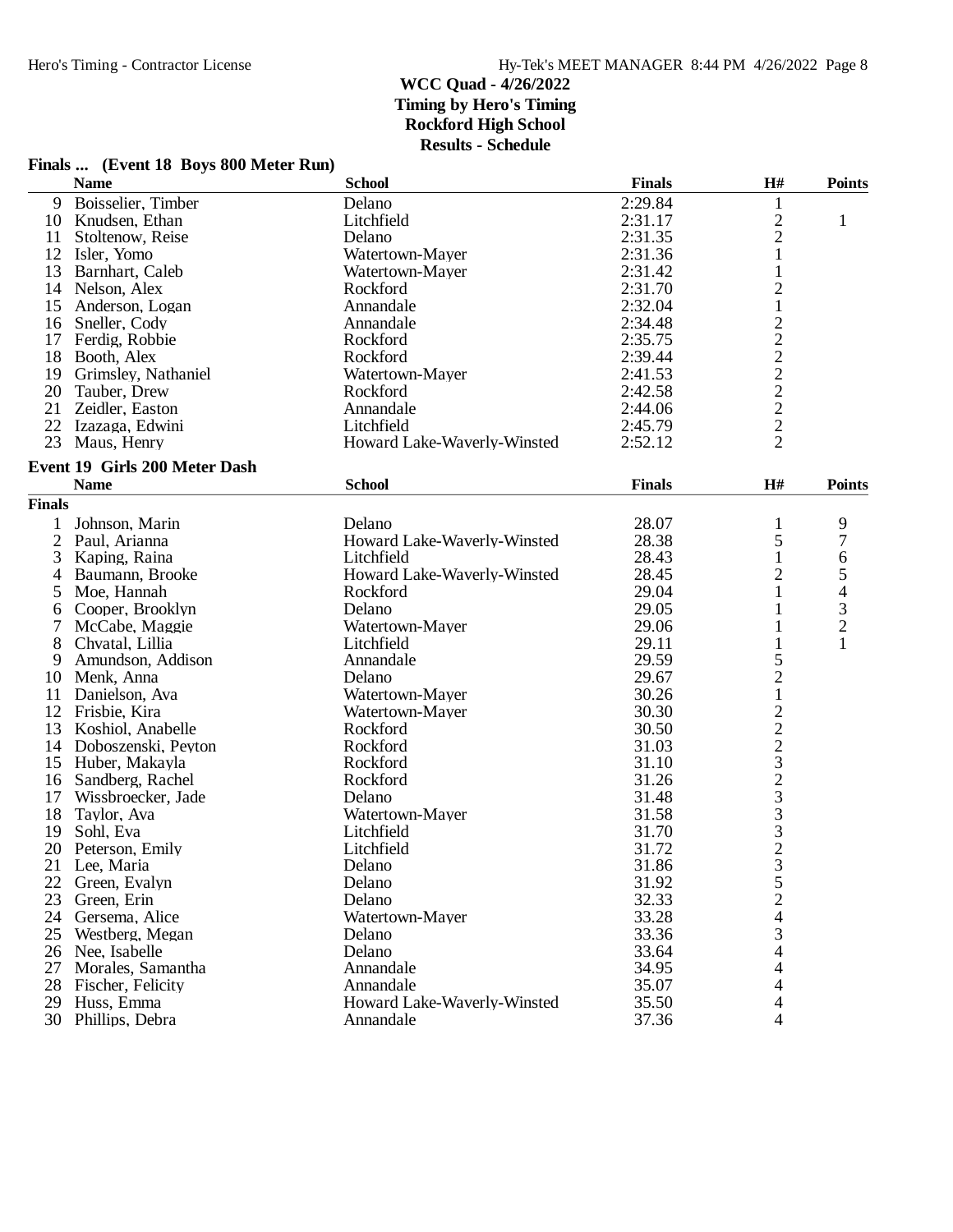**Finals ... (Event 19 Girls 200 Meter Dash)**

|               | <b>Name</b>                  | <b>School</b>               | <b>Finals</b> | H#                       | <b>Points</b>  |
|---------------|------------------------------|-----------------------------|---------------|--------------------------|----------------|
|               | 31 Carreras, Marta           | Annandale                   | 38.34         | $\overline{4}$           |                |
|               | Event 20 Boys 200 Meter Dash |                             |               |                          |                |
|               | <b>Name</b>                  | <b>School</b>               | <b>Finals</b> | H#                       | <b>Points</b>  |
| <b>Finals</b> |                              |                             |               |                          |                |
| 1             | Moore, PK                    | Delano                      | 23.40         | 1                        | 9              |
| 2             | Aller, Blake                 | Litchfield                  | 24.25         | 1                        | 7              |
| 3             | Rosenow, Grayson             | Delano                      | 24.59         | $\mathbf{1}$             | 6              |
| 4             | Greer, Jeremy                | Litchfield                  | 25.06         | $\overline{c}$           | 5              |
| 5             | Nelson, Jack                 | Annandale                   | 25.59         | $\mathbf{1}$             |                |
| 6             | Martinez, Bryan              | Annandale                   | 25.66         |                          | $rac{4}{3}$    |
| 7             | Brown, Hayden                | Howard Lake-Waverly-Winsted | 25.80         | $\frac{2}{2}$            | $\overline{c}$ |
| 8             | Johannes, Oliver             | Annandale                   | 25.88         | $\overline{2}$           | 1              |
| 9             | Vrolson, Davis               | Annandale                   | 25.88         | $\mathbf{1}$             |                |
| 10            | Rheault, Zach                | Howard Lake-Waverly-Winsted | 25.97         | $\mathbf{1}$             |                |
| 11            | Davidson, Hale               | Annandale                   | 26.02         | $\overline{c}$           |                |
| 12            | Faber, Tristan               | Rockford                    | 26.05         | $\overline{c}$           |                |
| 13            | Hohenstein, Jack             | Delano                      | 26.40         | $\overline{\mathcal{L}}$ |                |
| 14            | Larson, Dalton               | Rockford                    | 26.48         | 3                        |                |
| 15            | White, Jacob                 | Rockford                    | 26.61         |                          |                |
| 16            | Westman, Thomas              | Annandale                   | 26.74         | $\frac{3}{2}$            |                |
| 17            | Kelly, Ben                   | Delano                      | 26.79         | 8                        |                |
| 18            | Hargarten, Mason             | Delano                      | 26.86         | 3                        |                |
| 19            | Jacobson, Sam                | Annandale                   | 26.86         | 4                        |                |
| 20            | Chellin, Dominic             | Litchfield                  | 26.93         | $\mathbf{1}$             |                |
| 21            | Christopherson, Liam         | Howard Lake-Waverly-Winsted | 26.96         |                          |                |
| 22            | Beck, Kohlton                | Delano                      | 27.02         | $\frac{3}{3}$            |                |
| 23            | Rasset, Vince                | Annandale                   | 27.05         | 3                        |                |
| 24            | Braun, Adam                  | Annandale                   | 27.60         | 8                        |                |
| 25            | Roe, Zach                    | Annandale                   | 27.71         | $\overline{\mathcal{L}}$ |                |
| 26            | Jewison, Luke                | Watertown-Mayer             | 27.74         | $\overline{7}$           |                |
| 27            | Smith, Tommy                 | Rockford                    | 27.87         | $\overline{4}$           |                |
| 28            | Hilgers, Zach                | Watertown-Mayer             | 28.05         | 5                        |                |
| 29            | Hitchings, Jackson           | Delano                      | 28.19         | $\overline{\mathcal{L}}$ |                |
| 30            | Rice, Corey                  | Delano                      | 28.23         |                          |                |
| 31            | Nielsen, Drew                | Delano                      | 28.24         |                          |                |
| 32            | Behrens, Nathan              | Watertown-Mayer             | 28.25         | $\frac{5}{5}$            |                |
| 33            | Slinden, Elijah              | Litchfield                  | 28.92         |                          |                |
| 34            | Bode, Parker                 | Rockford                    | 29.51         | $\frac{5}{5}$            |                |
| 35            | Schinze, Lincoln             | Watertown-Mayer             | 29.60         | 7                        |                |
| 36            | Broberg, Justin              | Rockford                    | 29.61         | 7                        |                |
| 37            | Scanlon, Wyatt               | Delano                      | 29.64         |                          |                |
| 38            | Totz, Mason                  | Annandale                   | 29.71         | 6<br>5                   |                |
| 39            | Olson, Joren                 | Watertown-Mayer             | 29.73         | 7                        |                |
| 40            |                              |                             |               |                          |                |
|               | Sheldon, Alex                | Annandale                   | 31.14         | 6                        |                |
| 41<br>42      | Vanderheinden, Vincent       | Delano                      | 31.39         | 7                        |                |
|               | Fenrich, Blake               | Rockford                    | 31.40         | 6                        |                |
| 43            | Boecker, Jack                | Rockford                    | 32.69         | 7<br>5                   |                |
|               | 44 Rojas-Espzna, Samuel      | Litchfield                  | 32.71         |                          |                |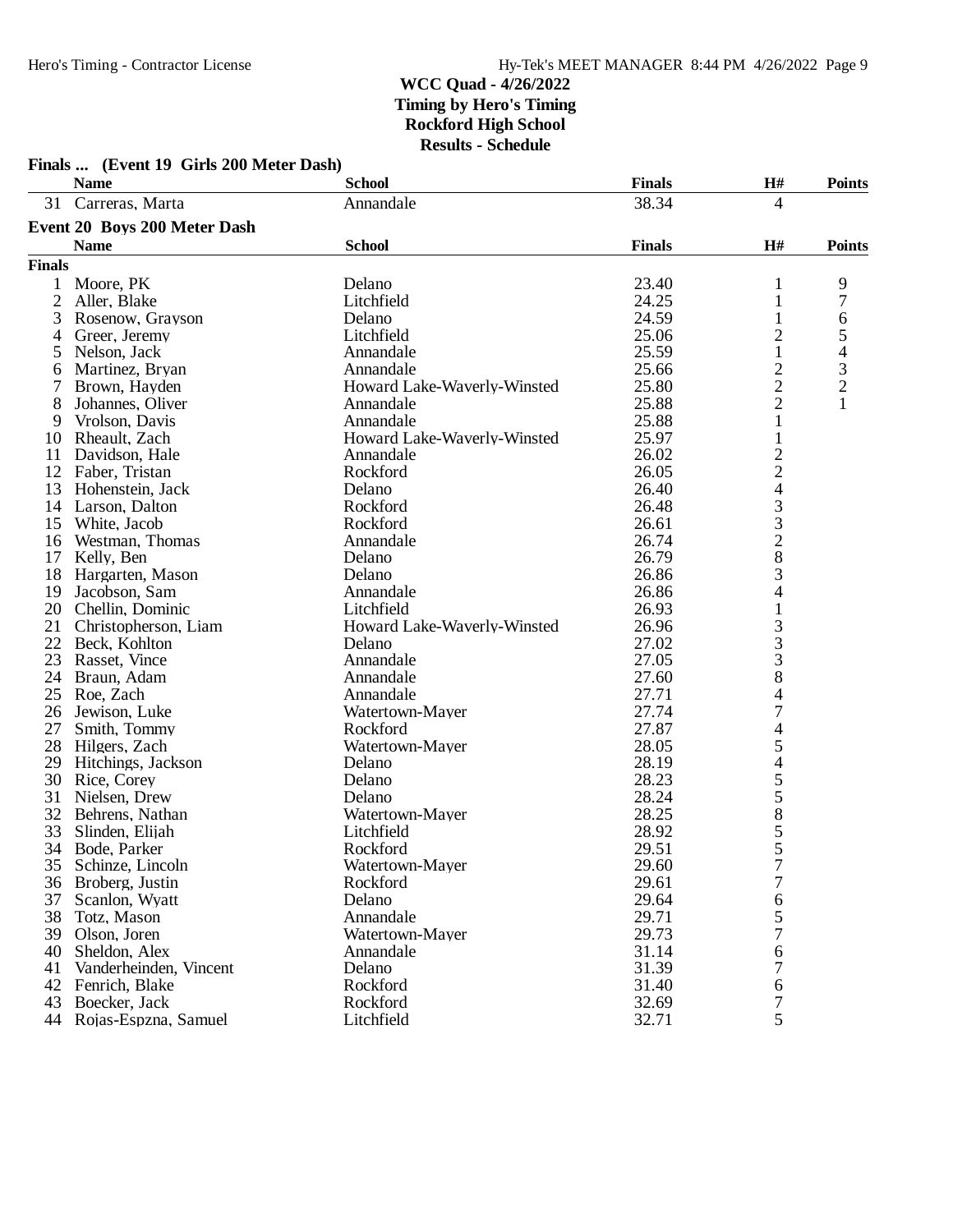|               | Event 21 Girls 3200 Meter Run    |                 |               |                         |                |
|---------------|----------------------------------|-----------------|---------------|-------------------------|----------------|
|               | <b>Name</b>                      | <b>School</b>   | <b>Finals</b> |                         | <b>Points</b>  |
| <b>Finals</b> |                                  |                 |               |                         |                |
|               | 1 Rick, Whitney                  | Litchfield      | 15:40.73      |                         | 9              |
|               | Event 22 Boys 3200 Meter Run     |                 |               |                         |                |
|               | <b>Name</b>                      | <b>School</b>   | <b>Finals</b> |                         | <b>Points</b>  |
| <b>Finals</b> |                                  |                 |               |                         |                |
|               | Jackola, Chet                    | Delano          | 11:40.37      |                         | 9              |
| 2             | Dawson, Grady                    | Rockford        | 11:43.95      |                         | 7              |
| 3             | Ellos, Connor                    | Rockford        | 11:45.31      |                         | 6              |
| 4             | Ellos, Cayden                    | Rockford        | 11:45.70      |                         | 5              |
| 5             | Braun, Colton                    | Rockford        | 11:59.92      |                         |                |
| 6             | Otto, John                       | Delano          | 12:21.93      |                         | 4              |
| 7             | Cox, Anton                       | Litchfield      | 12:48.21      |                         | 3              |
|               |                                  |                 |               |                         |                |
|               | Event 23 Girls 4x400 Meter Relay |                 |               |                         |                |
|               | <b>Team</b>                      | <b>Relay</b>    | <b>Finals</b> |                         | <b>Points</b>  |
| <b>Finals</b> |                                  |                 |               |                         |                |
|               | Rockford                         | A               | 4:15.39       |                         | 9              |
| 2             | Delano                           | A               | 4:26.94       |                         | 7              |
|               | Rockford                         | B               | 4:36.08       |                         |                |
|               | Delano                           | B               | 4:41.81       |                         |                |
|               | Annandale                        | A               | 4:47.88       |                         | 6              |
| 6             | Litchfield                       | A               | 4:52.85       |                         | 5              |
|               | Annandale                        | B               | 5:14.98       |                         |                |
|               | Event 24 Boys 4x400 Meter Relay  |                 |               |                         |                |
|               | <b>Team</b>                      | <b>Relay</b>    | <b>Finals</b> |                         | <b>Points</b>  |
| <b>Finals</b> |                                  |                 |               |                         |                |
|               | Annandale                        | A               | 3:39.98       |                         | 9              |
| 2             | Rockford                         | A               | 3:45.29       |                         | 7              |
| 3             | Delano                           | A               | 4:00.31       |                         | 6              |
| 4             | Rockford                         | B               | 4:24.26       |                         |                |
|               |                                  |                 |               |                         |                |
|               | <b>Event 25 Girls Shot Put</b>   |                 |               |                         |                |
|               | <b>Name</b>                      | <b>School</b>   | <b>Finals</b> | H#                      | <b>Points</b>  |
| <b>Finals</b> |                                  |                 |               |                         |                |
|               | Baseman, Jaelyn                  | Litchfield      | 34-06.00      | 2                       | 9              |
| 2             | Bremel, Sophie                   | Rockford        | 33-03.00      | $\overline{\mathbf{c}}$ | 7              |
| 3             | Lark, Shauna                     | Rockford        | 32-02.00      | $\overline{2}$          | 6              |
| 4             | Onell, Madelynn                  | Watertown-Mayer | 31-01.00      | $\overline{c}$          | 5              |
| 5             | Jonas, Kate                      | Annandale       | 30-03.00      |                         | 4              |
| 6             | Weddig, Jazymn                   | Rockford        | 29-07.00      |                         | 3              |
| 7             | Langbehn, Alicia                 | Annandale       | 29-06.00      |                         | $\overline{2}$ |
| 8             | Lowe, Dayne                      | Rockford        | 28-04.00      | $2222$<br>$222$         |                |
| 9             | Henson, Brooke                   | Annandale       | 26-07.00      |                         | $\mathbf{1}$   |
| 10            | Schmidt, Grace                   | Litchfield      | 25-08.00      |                         |                |
| 11            | Rasset, Ella                     | Annandale       | 25-00.00      | $\mathbf 1$             |                |
| 12            | Faue, Jasmine                    | Rockford        | 24-08.00      | $\overline{c}$          |                |
| 13            | Alipour, Isabelle                | Delano          | 23-09.00      | $\mathbf{1}$            |                |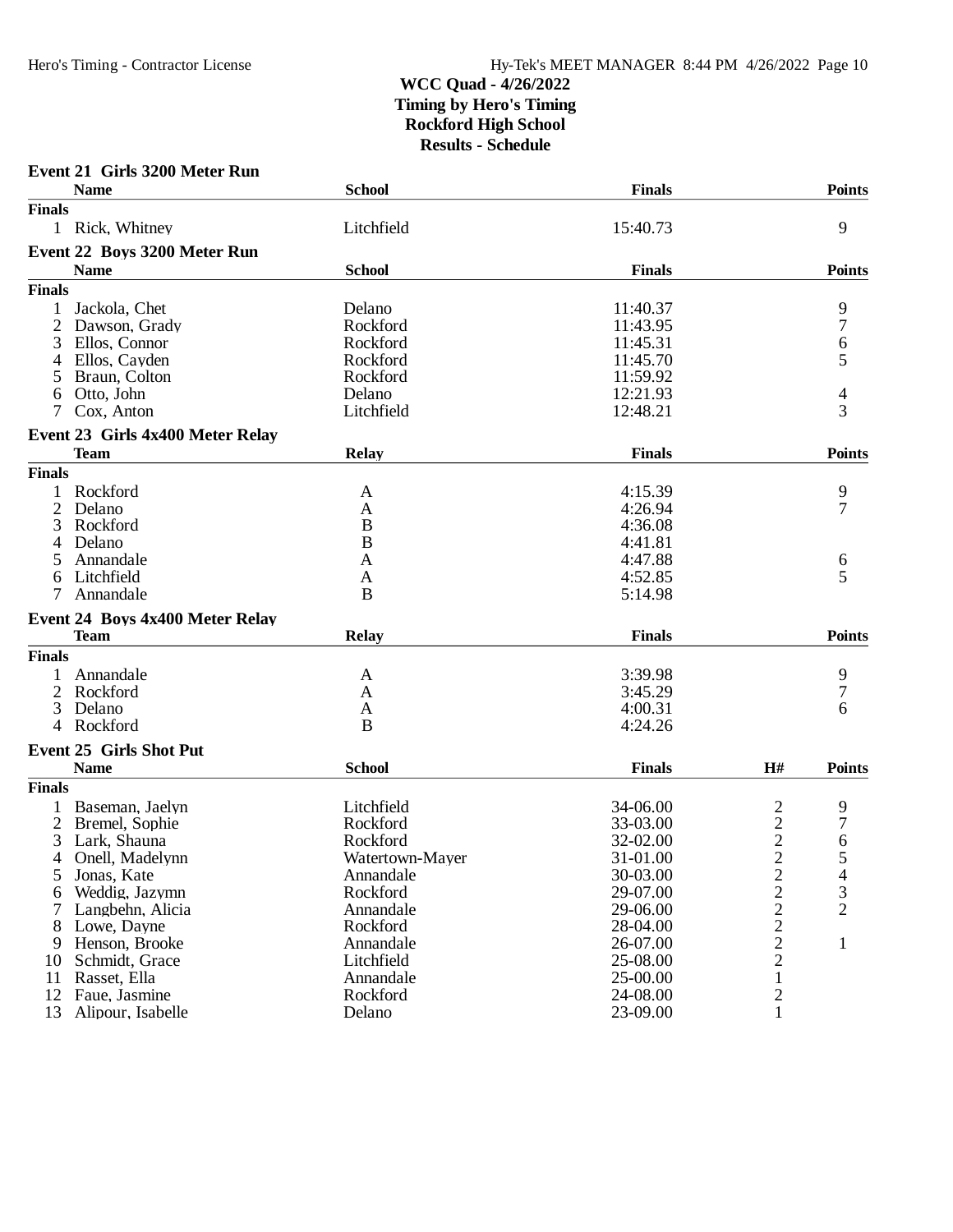|                | Finals  (Event 25 Girls Shot Put) |                             |               |                          |                |
|----------------|-----------------------------------|-----------------------------|---------------|--------------------------|----------------|
|                | <b>Name</b>                       | <b>School</b>               | <b>Finals</b> | H#                       | Points         |
| 14             | Daniels, Emma                     | Annandale                   | 22-06.00      | 2                        |                |
| 15             | Anderson, Abby                    | Litchfield                  | 21-11.00      | $\mathbf{1}$             |                |
| 16             | Truenow, Isabelle                 | Annandale                   | 21-09.00      | 1                        |                |
|                | 17 Hanson, Emily                  | Watertown-Mayer             | 21-03.00      | 1                        |                |
|                | 18 Zeidler, Naomi                 | Annandale                   | 20-06.00      |                          |                |
| 19             | Jensen, Callie                    | Annandale                   | 20-06.00      |                          |                |
|                | 20 Demarais, Gracie               | Annandale                   | 20-00.00      | 2                        |                |
| $---$          | Helget, Jaida                     | Annandale                   | <b>FOUL</b>   | 1                        |                |
|                | Trefz, Ina                        | Annandale                   | <b>FOUL</b>   |                          |                |
| $---$          | Bernick, Hanley                   | Delano                      | <b>FOUL</b>   |                          |                |
| $---$          | Cox, Danica                       | Delano                      | <b>FOUL</b>   |                          |                |
| $---$          | Ulberg, Grace                     | Delano                      | <b>FOUL</b>   |                          |                |
| $---$          | Baumann, Hailey                   | Howard Lake-Waverly-Winsted | <b>FOUL</b>   |                          |                |
|                | Sparks, Violet                    | Annandale                   | <b>FOUL</b>   | 1                        |                |
|                | <b>Black, Reese</b>               | Delano                      | <b>FOUL</b>   | 1                        |                |
| $---$          | Mendoza, Clare                    | Howard Lake-Waverly-Winsted | <b>FOUL</b>   | 1                        |                |
|                | <b>Event 26 Boys Shot Put</b>     |                             |               |                          |                |
|                | <b>Name</b>                       | <b>School</b>               | <b>Finals</b> | H#                       | <b>Points</b>  |
| <b>Finals</b>  |                                   |                             |               |                          |                |
| $\mathbf{1}$   | Dietel, Dom                       | Litchfield                  | 51-06.00      | 4                        | 9              |
| $\overline{2}$ | Christensen, TJ                   | Litchfield                  | 45-11.00      | 4                        | 7              |
| 3              | Dietel, Jacob                     | Litchfield                  | 45-09.00      | $\overline{\mathcal{L}}$ | 6              |
| 4              | Brun, Harrison                    | Rockford                    | 43-11.00      | 4                        | 5              |
| 5              | Neutz, Zach                       | Annandale                   | 43-01.00      | 4                        | 4              |
| 6              | Bjorklund, Peder                  | Delano                      | 41-08.00      | 4                        | 3              |
| 7              | Andry, Patrick                    | Rockford                    | 39-10.00      | 4                        | $\overline{c}$ |
| 8              | Milner, Zach                      | Annandale                   | 39-02.00      | 4                        | 1              |
| 9              | Dietel, Noah                      | Litchfield                  | 38-01.00      | $\overline{c}$           |                |
| 10             | Stewart, Jackson                  | Delano                      | 37-11.00      | 3                        |                |
| 11             | Fenske, Jason                     | Watertown-Mayer             | 37-10.00      | 4                        |                |
|                | 12 Woodward, Nathan               | Rockford                    | 36-04.00      | 4                        |                |
| 13             | Zilmer, Josiah                    | Rockford                    | 36-02.00      | 4                        |                |
| 14             | McMahan, Josh                     | Delano                      | 35-11.00      | $\overline{c}$           |                |
| 15             | Klatt, Nathan                     | Annandale                   | 34-08.00      | $\overline{\mathcal{L}}$ |                |
|                | 16 Larive, Heston                 | Delano                      | 34-08.00      | 3                        |                |
| 17             | Liebhard, Jake                    | Annandale                   | 34-07.00      | 4                        |                |
| 18             | Meier, Joe                        | Watertown-Mayer             | 34-05.00      | 3                        |                |
|                | 19 Homan, Dylan                   | Litchfield                  | 34-05.00      | 3                        |                |
|                | 20 Klatt, Alex                    | Annandale                   | 33-11.00      | 3                        |                |
| 21             | Millerbernd, Seth                 | Howard Lake-Waverly-Winsted | 33-11.00      | 3                        |                |
|                | 22 Burmeister, Tanner             | Watertown-Mayer             | 33-07.00      | 3                        |                |
|                | 23 Olson, Ethan                   | Annandale                   | 33-04.00      | 3                        |                |
|                | 24 Edmonson, Ashton               | Annandale                   | 32-09.00      | 3                        |                |
|                | 25 Bills, Dave                    | Rockford                    | 32-08.00      | $\overline{2}$           |                |
|                | 26 Reinholdt, James               | Litchfield                  | 32-06.00      | 3                        |                |
|                | 27 Drahos, Jackson                | Watertown-Mayer             | 32-02.00      | $\overline{2}$           |                |
|                | 28 Barta, Liam                    | Delano                      | 31-09.00      | 1                        |                |
|                | 29 Lange, Cole                    | Watertown-Mayer             | 31-08.00      | $\overline{2}$           |                |
|                |                                   |                             |               |                          |                |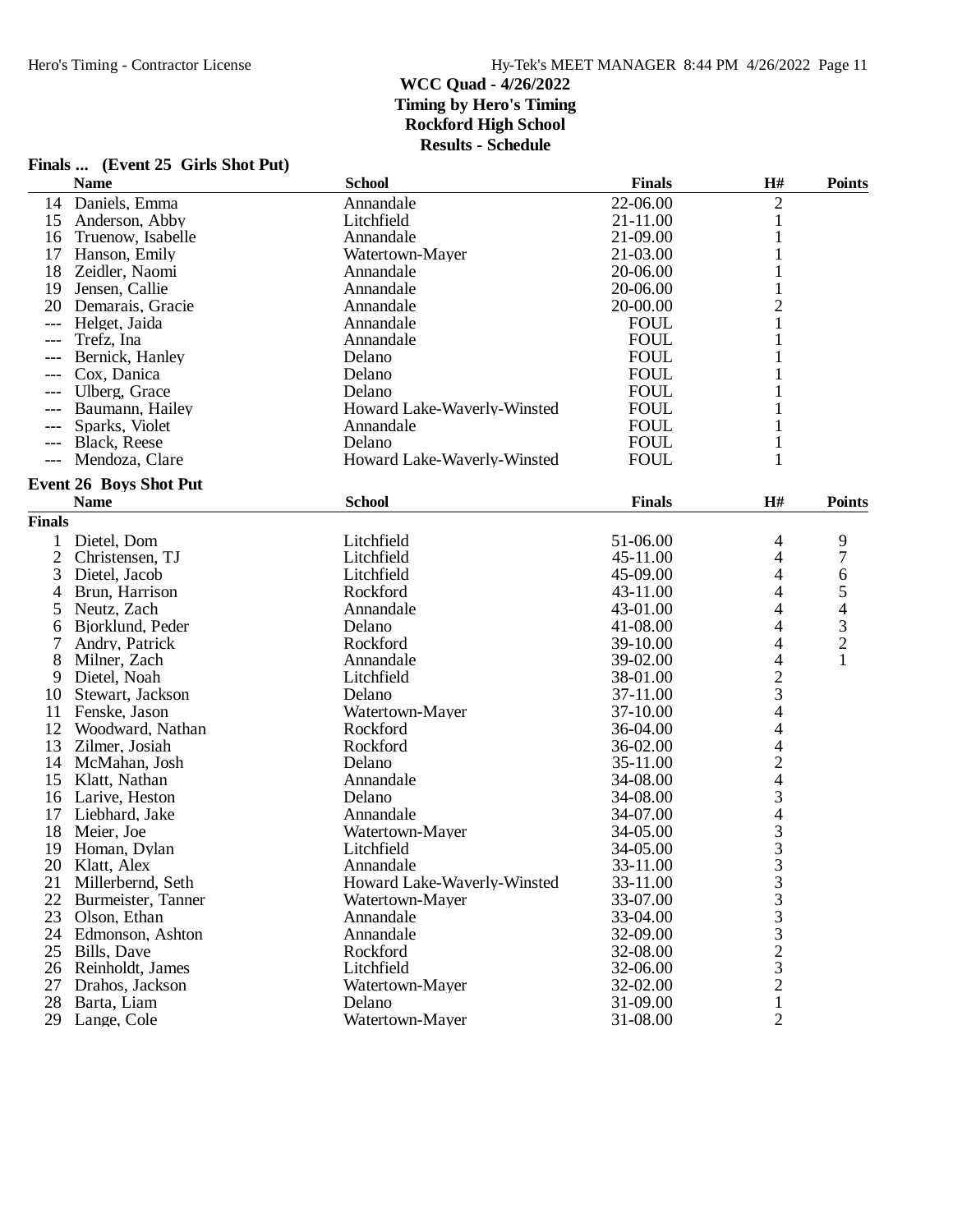|               | Finals  (Event 26 Boys Shot Put)   |                             |                |                     |                |
|---------------|------------------------------------|-----------------------------|----------------|---------------------|----------------|
|               | <b>Name</b>                        | <b>School</b>               | <b>Finals</b>  | H#                  | <b>Points</b>  |
| 30            | Evans, Chase                       | Rockford                    | 31-08.00       | 3                   |                |
| 31            | Hietkamp, David                    | Annandale                   | 31-07.00       | $\sqrt{2}$          |                |
| 32            | Nau, Arley                         | Delano                      | 31-02.00       | $\overline{2}$      |                |
| 33            | Lokken, Nicholas                   | Watertown-Mayer             | 30-10.00       | $\overline{c}$      |                |
| 34            | Johnson, Evan                      | Annandale                   | 30-08.00       | $\overline{c}$      |                |
| 35            | Wang, Gavin                        | Annandale                   | 30-08.00       | $\overline{2}$      |                |
| 36            | Caturia, Brandon                   | Howard Lake-Waverly-Winsted | 30-07.00       | $\mathbf{1}$        |                |
| 37            | Kneeland, Zachary                  | Rockford                    | 30-06.00       | $\overline{2}$      |                |
| ---           | Kohls, Brandon                     | Watertown-Mayer             | <b>FOUL</b>    | $\mathbf{1}$        |                |
| $---$         | Wirkkula, Cody                     | Annandale                   | <b>FOUL</b>    | 1                   |                |
| ---           | Machakaire, Justin                 | Delano                      | <b>FOUL</b>    |                     |                |
| ---           | Nokleby, Nick                      | Delano                      | <b>FOUL</b>    |                     |                |
| ---           | Luckett, Joe                       | Rockford                    | <b>FOUL</b>    | 1                   |                |
|               | Bode, Parker                       | Rockford                    | <b>FOUL</b>    |                     |                |
|               |                                    | Litchfield                  | <b>FOUL</b>    | 1<br>$\overline{c}$ |                |
|               | Theisen, Branden                   |                             |                |                     |                |
| ---           | Zillmer, Kaden                     | Litchfield                  | <b>FOUL</b>    | $\overline{c}$      |                |
|               | Frank, Luke                        | Delano                      | <b>FOUL</b>    | 3                   |                |
| ---           | Kuehl, Nickolas                    | Litchfield                  | <b>FOUL</b>    | 3                   |                |
| ---           | Koeppe, Shane                      | Howard Lake-Waverly-Winsted | <b>FOUL</b>    | 1                   |                |
| ---           | Cruz, Aidan                        | Howard Lake-Waverly-Winsted | <b>FOUL</b>    | 1                   |                |
|               | Weatherholt, Deagan                | Litchfield                  | <b>FOUL</b>    | 1                   |                |
|               | <b>Event 27 Girls Discus Throw</b> |                             |                |                     |                |
|               | <b>Name</b>                        | <b>School</b>               | <b>Finals</b>  | H#                  | <b>Points</b>  |
| <b>Finals</b> |                                    |                             |                |                     |                |
| 1             | Schmidt, Grace                     | Litchfield                  | 108-11         | 3                   | 9              |
| 2             | Onell, Madelynn                    | Watertown-Mayer             | 97-06          | 3                   | 7              |
| 3             | Baseman, Jaelyn                    | Litchfield                  | 92-03          | 3                   | 6              |
| 4             | Lark, Shauna                       | Rockford                    | 89-02          | 3                   | 5              |
| 5             | Weddig, Jazymn                     | Rockford                    | 84-07          | 3                   | 4              |
| 6             | Bremel, Sophie                     | Rockford                    | 83-07          | 3                   | 3              |
| 7             | Langbehn, Alicia                   | Annandale                   | 78-10          | $\overline{c}$      | $\overline{2}$ |
| 8             | Faue, Jasmine                      | Rockford                    | 77-02          | 3                   |                |
| 9             | Jonas, Kate                        | Annandale                   | 76-03          |                     | $\mathbf{1}$   |
| 10            | Henson, Brooke                     | Annandale                   | 73-07          | $\frac{2}{3}$       |                |
| 11            | Alipour, Isabelle                  | Delano                      | 68-07          | $\overline{c}$      |                |
| 12            | Daniels, Emma                      | Annandale                   | 68-04          | 3                   |                |
| 13            | Granlund, Ayda                     | Litchfield                  | 67-09          | $\overline{c}$      |                |
|               | 14 Baumann, Hailey                 | Howard Lake-Waverly-Winsted |                | 3                   |                |
|               |                                    |                             | 66-11<br>66-03 |                     |                |
| 15            | Zeidler, Naomi<br>Jensen, Callie   | Annandale                   | 65-04          | 3                   |                |
| 16            |                                    | Annandale                   |                |                     |                |
| 17            | Rasset, Ella                       | Annandale                   | $63 - 10$      | $\overline{c}$      |                |
| 18            | Demarais, Gracie                   | Annandale                   | 63-01          | 3                   |                |
| 19            | Michalski, Mikayla                 | Annandale                   | 62-04          | $\overline{c}$      |                |
| 20            | Barkeim, Haedyn                    | Rockford                    | $60-10$        |                     |                |
| 21            | Anderson, Abby                     | Litchfield                  | $60 - 03$      | 2                   |                |
| ---           | Sparks, Violet                     | Annandale                   | <b>FOUL</b>    | 1                   |                |
| ---           | Trefz, Ina                         | Annandale                   | <b>FOUL</b>    | 1                   |                |
| ---           | Bernick, Hanley                    | Delano                      | <b>FOUL</b>    | 1                   |                |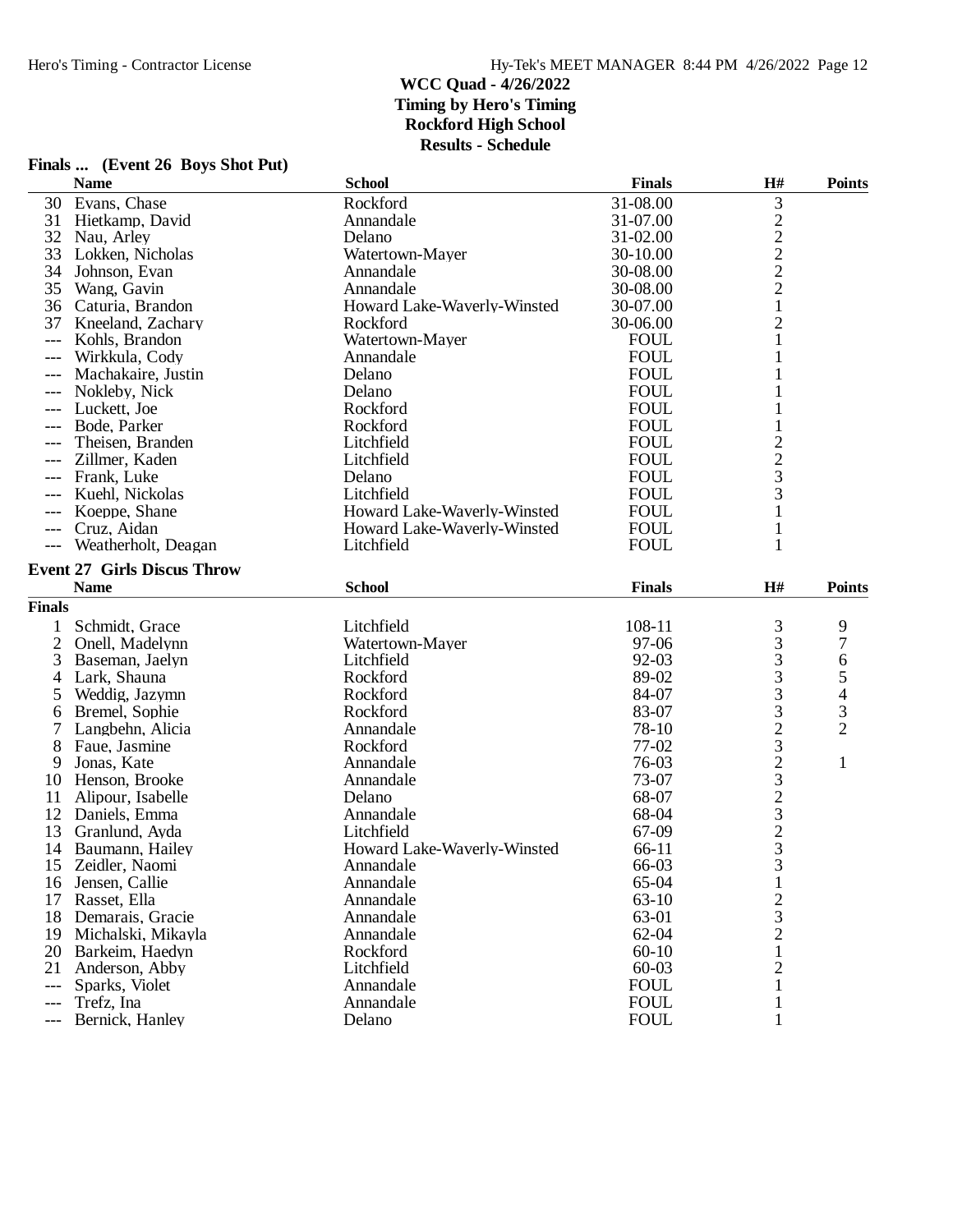## **Finals ... (Event 27 Girls Discus Throw)**

|                | <b>Name</b>                       | <b>School</b>               | <b>Finals</b> | $\mathbf{H}$ #                                  | <b>Points</b>  |
|----------------|-----------------------------------|-----------------------------|---------------|-------------------------------------------------|----------------|
|                | Smith, Elizabeth                  | Rockford                    | <b>FOUL</b>   | 1                                               |                |
| $---$          | Helget, Jaida                     | Annandale                   | <b>FOUL</b>   | $\mathbf{1}$                                    |                |
| $---$          | <b>Black, Reese</b>               | Delano                      | <b>FOUL</b>   | $\mathbf{1}$                                    |                |
|                | Kowalczyk, Chloe                  | Litchfield                  | <b>FOUL</b>   | $\overline{c}$                                  |                |
| ---            | Boerema, Maggie                   | Litchfield                  | <b>FOUL</b>   |                                                 |                |
| $---$          | Pool, Faith                       | Annandale                   | <b>FOUL</b>   | $\frac{2}{2}$                                   |                |
| $---$          | Hanson, Emily                     | Watertown-Mayer             | <b>FOUL</b>   |                                                 |                |
| $---$          | Ulberg, Grace                     | Delano                      | <b>FOUL</b>   | $\mathbf{1}$                                    |                |
| $---$          | Truenow, Isabelle                 | Annandale                   | <b>FOUL</b>   | 1                                               |                |
| $---$          | Benson, Maya                      | Annandale                   | <b>FOUL</b>   | $\overline{c}$                                  |                |
| $---$          | Mendoza, Clare                    | Howard Lake-Waverly-Winsted | <b>FOUL</b>   | 1                                               |                |
|                | <b>Event 28 Boys Discus Throw</b> |                             |               |                                                 |                |
|                | <b>Name</b>                       | <b>School</b>               | <b>Finals</b> | H#                                              | <b>Points</b>  |
| <b>Finals</b>  |                                   |                             |               |                                                 |                |
| 1              | Christensen, TJ                   | Litchfield                  | 150-07        | 4                                               | 9              |
| $\overline{2}$ | Dietel, Dom                       | Litchfield                  | 134-05        | 4                                               | 7              |
| 3              |                                   | Litchfield                  | 133-08        |                                                 |                |
|                | Dietel, Jacob<br>Zilmer, Josiah   | Rockford                    | 125-07        | 4<br>4                                          | 6<br>5         |
| 4              |                                   | Annandale                   | 125-04        | 4                                               |                |
| 5              | Milner, Zach                      | Annandale                   |               | 4                                               | 4              |
| 6              | Klatt, Alex                       |                             | 125-04        |                                                 | 3              |
| 7              | Andry, Patrick                    | Rockford                    | 124-09        | 4                                               | $\overline{c}$ |
| 8              | Bjorklund, Peder                  | Delano                      | 122-03        | 4                                               | $\mathbf{1}$   |
| 9              | Wang, Gavin                       | Annandale                   | 116-06        | $\overline{\mathcal{L}}$                        |                |
| 10             | Woodward, Nathan                  | Rockford                    | 109-07        | 4                                               |                |
| 11             | Klatt, Nathan                     | Annandale                   | 109-05        | 4                                               |                |
| 12             | Weatherholt, Deagan               | Litchfield                  | 97-06         | $\frac{2}{3}$                                   |                |
| 13             | Machakaire, Justin                | Delano                      | $96-10$       |                                                 |                |
| 14             | Larive, Heston                    | Delano                      | 96-07         | $\overline{\mathcal{L}}$                        |                |
| 15             | Liebhard, Jake                    | Annandale                   | $95 - 05$     |                                                 |                |
| 16             | Meier, Joe                        | Watertown-Mayer             | 94-08         | $\begin{array}{c} 4 \\ 3 \\ 2 \\ 3 \end{array}$ |                |
| 17             | Dietel, Noah                      | Litchfield                  | 94-06         |                                                 |                |
| 18             | Bills, Dave                       | Rockford                    | 94-03         |                                                 |                |
| 19             | Millerbernd, Seth                 | Howard Lake-Waverly-Winsted | 94-02         | $\overline{\mathcal{L}}$                        |                |
| 20             | McMahan, Josh                     | Delano                      | 94-01         | $\frac{3}{4}$                                   |                |
| 21             | Fenske, Jason                     | Watertown-Mayer             | 92-02         |                                                 |                |
| 22             | Lange, Cole                       | Watertown-Mayer             | $90 - 02$     | $\begin{array}{c} 3 \\ 2 \\ 2 \end{array}$      |                |
| 23             | Nau, Arley                        | Delano                      | 89-09         |                                                 |                |
| 24             | Barta, Liam                       | Delano                      | 89-08         |                                                 |                |
| 25             | Edmonson, Ashton                  | Annandale                   | 88-10         | $\overline{2}$                                  |                |
| 26             | Brun, Harrison                    | Rockford                    | 87-10         | $\mathbf{1}$                                    |                |
| 27             | Johnson, Evan                     | Annandale                   | 84-00         |                                                 |                |
| 28             | Neutz, Zach                       | Annandale                   | 83-00         |                                                 |                |
| 29             | Stewart, Jackson                  | Delano                      | 81-07         |                                                 |                |
| 30             | Lokken, Nicholas                  | Watertown-Mayer             | 81-06         | 3332233                                         |                |
| 31             | Hietkamp, David                   | Annandale                   | 80-10         |                                                 |                |
| 32             | Olson, Ethan                      | Annandale                   | 80-07         |                                                 |                |
| 33             | Evans, Chase                      | Rockford                    | 80-03         |                                                 |                |
|                | 34 Cruz, Aidan                    | Howard Lake-Waverly-Winsted | 79-11         |                                                 |                |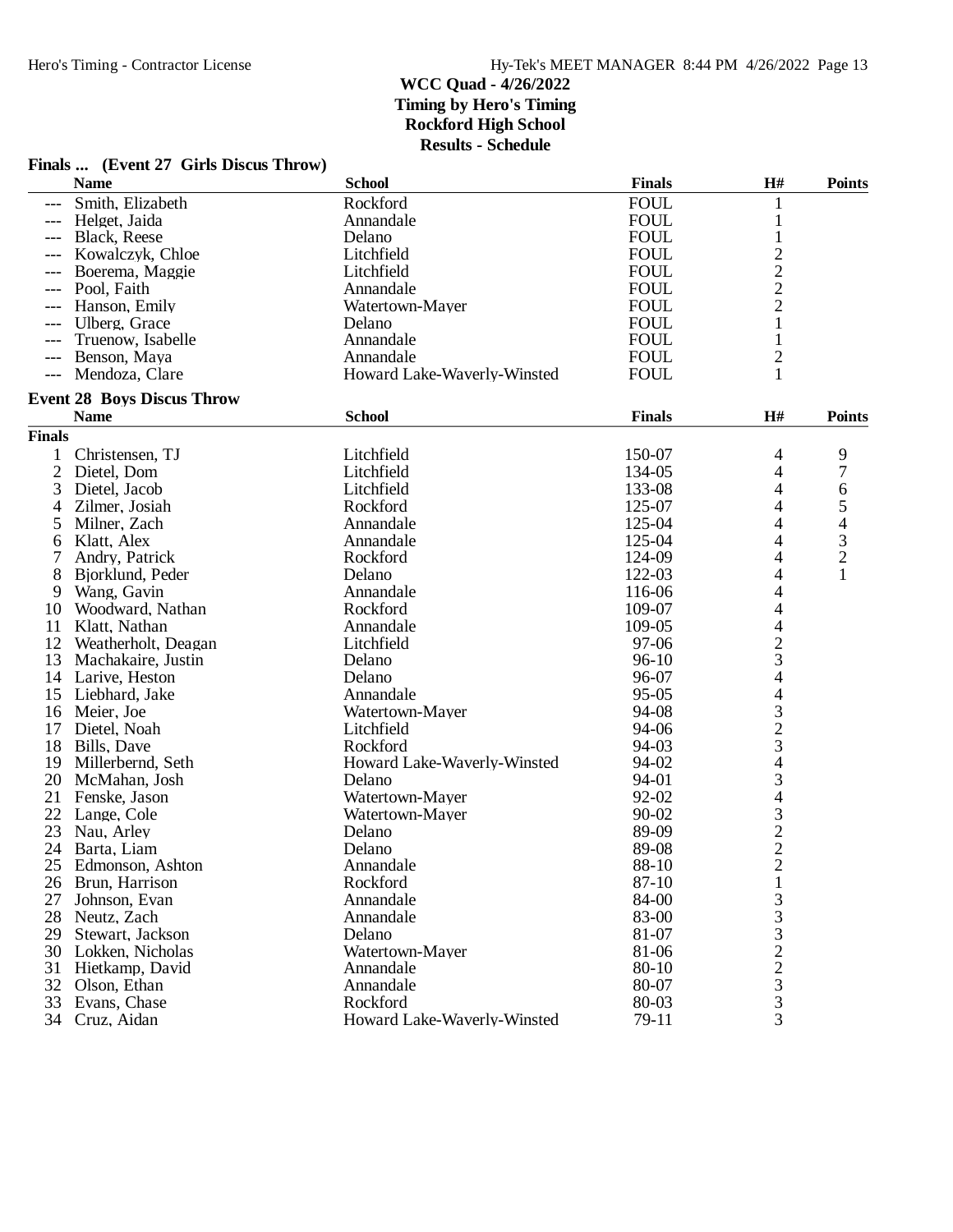|               | <b>Name</b>                                    | <b>School</b>   | <b>Finals</b> | H#             | <b>Points</b>  |
|---------------|------------------------------------------------|-----------------|---------------|----------------|----------------|
| $---$         | Bell, Daniel                                   | Rockford        | ND            |                |                |
|               | Kohls, Brandon                                 | Watertown-Mayer | <b>FOUL</b>   |                |                |
|               | Luckett, Joe                                   | Rockford        | <b>FOUL</b>   |                |                |
|               | Fisher, Brayden                                | Rockford        | <b>FOUL</b>   |                |                |
|               | Bode, Parker                                   | Rockford        | <b>FOUL</b>   |                |                |
|               | Nokleby, Nick                                  | Delano          | <b>FOUL</b>   |                |                |
|               | Ferdig, Robbie                                 | Rockford        | <b>FOUL</b>   |                |                |
|               | Drahos, Jackson                                | Watertown-Mayer | <b>FOUL</b>   | 3              |                |
|               | Boecker, Jack                                  | Rockford        | <b>FOUL</b>   |                |                |
|               | Fenrich, Blake                                 | Rockford        | <b>FOUL</b>   | 1              |                |
|               | Reinholdt, James                               | Litchfield      | <b>FOUL</b>   | $\overline{c}$ |                |
| ---           | Houghton, Tim                                  | Rockford        | <b>FOUL</b>   |                |                |
| $---$         | Homan, Dylan                                   | Litchfield      | <b>FOUL</b>   |                |                |
|               | Wirkkula, Cody                                 | Annandale       | <b>FOUL</b>   | $\frac{3}{2}$  |                |
| $---$         | Graunke, William                               | Rockford        | <b>FOUL</b>   | $\overline{c}$ |                |
|               | Kneeland, Zachary                              | Rockford        | <b>FOUL</b>   | 3              |                |
|               | Frank, Luke                                    | Delano          | <b>FOUL</b>   | 3              |                |
|               | Burmeister, Tanner                             | Watertown-Mayer | <b>FOUL</b>   | $\mathbf{1}$   |                |
|               | Theisen, Branden                               | Litchfield      | <b>FOUL</b>   |                |                |
| $---$         | Zillmer, Kaden                                 | Litchfield      | <b>FOUL</b>   | $\frac{2}{2}$  |                |
|               | <b>Event 29 Girls Pole Vault</b>               |                 |               |                |                |
|               | <b>Name</b>                                    | <b>School</b>   | <b>Finals</b> |                | <b>Points</b>  |
| <b>Finals</b> |                                                |                 |               |                |                |
| 1             | Schloeder, Alexandra                           | Rockford        | 9-06.00       |                | 9              |
| 2             | Kaping, Raina                                  | Litchfield      | $9 - 00.00$   |                | $\overline{7}$ |
| 3             | Bakken, MacKenzie                              | Rockford        | $9 - 00.00$   |                | 6              |
| 4             | Cox, Isabelle                                  | Rockford        | 8-06.00       |                | 5              |
| 4             | Lowe, Dayne                                    | Rockford        | 8-06.00       |                |                |
| 6             | Mayers, Vivian                                 | Delano          | 7-06.00       |                | 4              |
| 7             | Sandberg, Rachel                               | Rockford        | 7-06.00       |                |                |
| 8             | Koshiol, Anabelle                              | Rockford        | 7-06.00       |                |                |
| 9             | Witt, Olivia                                   | Delano          | 7-00.00       |                | 3              |
| 10            | Peterson, Olivia                               | Rockford        | $6 - 00.00$   |                |                |
| 10            | Schmatz, Lydia                                 | Rockford        | $6 - 00.00$   |                |                |
| 10            | Sohl, Eva                                      | Litchfield      | $6 - 00.00$   |                |                |
| 10            | Ziegler, Kala                                  | Litchfield      | $6 - 00.00$   |                | 1.50           |
| 10            | Thoma, Abby                                    | Litchfield      | $6 - 00.00$   |                | 1.50           |
| 15            | Jarl, Grace                                    | Annandale       | 5-00.00       |                |                |
|               |                                                |                 |               |                |                |
|               | <b>Event 30 Boys Pole Vault</b><br><b>Name</b> | <b>School</b>   | <b>Finals</b> |                | <b>Points</b>  |
| <b>Finals</b> |                                                |                 |               |                |                |
|               |                                                |                 |               |                |                |
| 1             | Schloeder, Brian                               | Rockford        | 13-00.00      |                | 9<br>7         |
| 2             | Faber, Tristan                                 | Rockford        | 11-00.00      |                |                |
| 3             | Yoraway, Jack                                  | Delano          | $9 - 06.00$   |                | 6              |
|               | 4 Larive, Heston                               | Delano          | $9 - 00.00$   |                | 5              |
|               | 5 Larson, Dalton                               | Rockford        | 8-00.00       |                | 4              |
| $---$         | Schimelpfenig, Maxwell                         | Annandale       | <b>NH</b>     |                |                |

#### **Finals ... (Event 28 Boys Discus Throw)**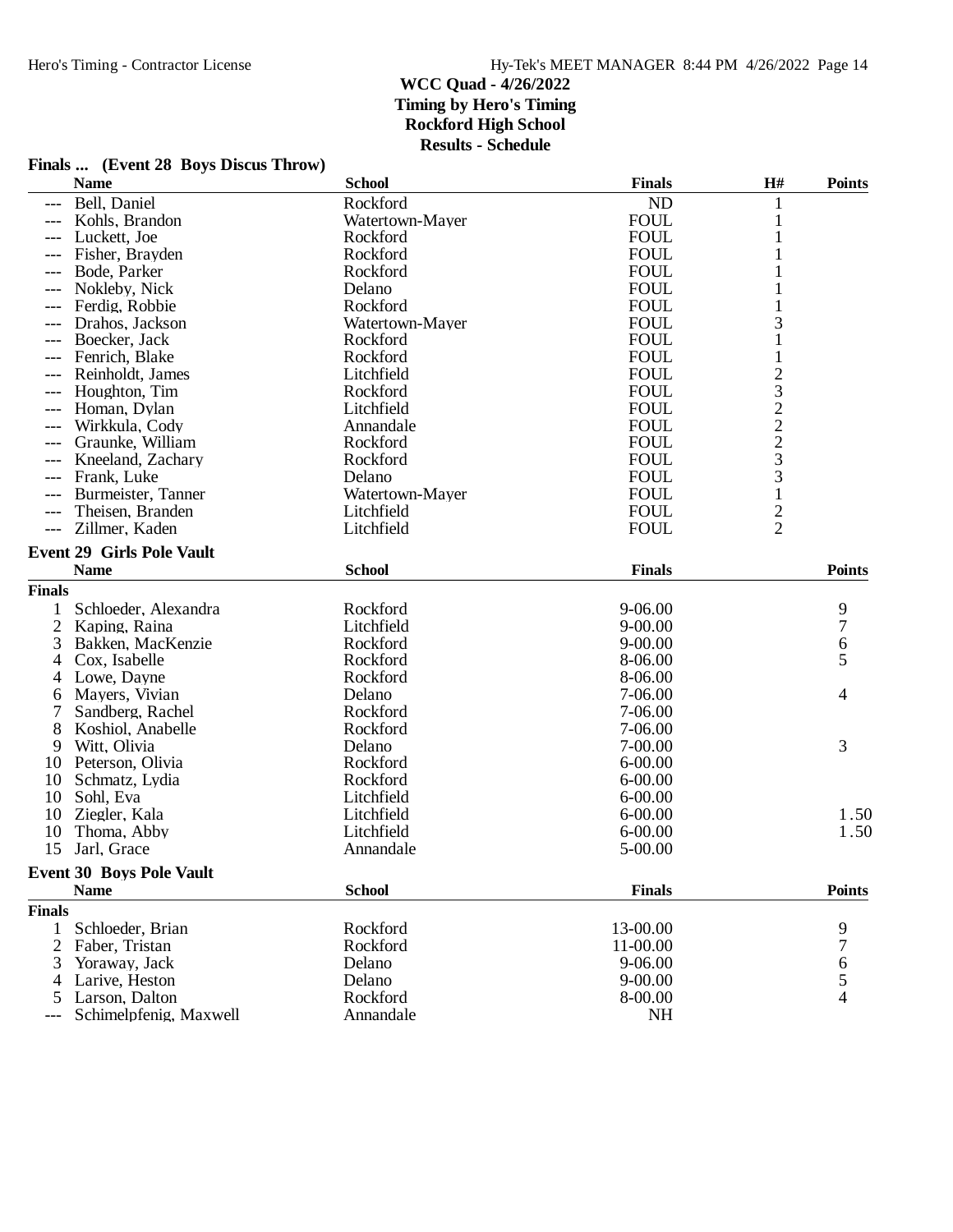## **Event 31 Girls High Jump**

|                | <b>Name</b>                            | <b>School</b>               | <b>Finals</b>      | <b>Points</b>  |
|----------------|----------------------------------------|-----------------------------|--------------------|----------------|
| <b>Finals</b>  |                                        |                             |                    |                |
| 1              | Hansen, Greta                          | Litchfield                  | 4-10.00            | 9              |
| $\overline{2}$ | Kariniemi, Sofia                       | Rockford                    | 4-10.00            | $\overline{7}$ |
| 3              | Miller, Justine                        | Rockford                    | $4 - 10.00$        | 6              |
| 4              | Olberding, Evelyn                      | Delano                      | 4-08.00            | 5              |
| 5              | Moe, Hannah                            | Rockford                    | 4-08.00            | $\overline{4}$ |
| 6              | Heun, Maris                            | Watertown-Mayer             | 4-06.00            |                |
|                | Oscarson, Sophia                       | Watertown-Mayer             | 4-04.00            | $\frac{3}{2}$  |
| 8              | Johnson, Thelia                        | Annandale                   | 4-04.00            | 1              |
| 9              | Ashfield, Jade                         | Rockford                    | $4 - 04.00$        |                |
| 9              | Huebsch, Marin                         | Delano                      | $4 - 04.00$        |                |
| 11             | Rasmussen, Hailey                      | Watertown-Mayer             | 4-02.00            |                |
| 11             | Gersema, Alice                         | Watertown-Mayer             | 4-02.00            |                |
| 11             | Neuman, Kate                           | Annandale                   | 4-02.00            |                |
| 14             | Taylor, Jamiah                         | Litchfield                  | 4-02.00            |                |
| 15             | Lease, Kierra                          | Litchfield                  | 4-02.00            |                |
| 16             | Guggemos, Katelyn                      | Litchfield                  | 4-02.00            |                |
| 17             | Huss, Emma                             | Howard Lake-Waverly-Winsted | 4-02.00            |                |
| 18             | Woods, Ellie                           | Litchfield                  | 4-02.00            |                |
| 19             | Green, Erin                            | Delano                      | 4-00.00            |                |
| 19             | Freed, Riley                           | Rockford                    | 4-00.00            |                |
| $---$          | Becker, Charlotte                      | Watertown-Mayer             | <b>NH</b>          |                |
|                |                                        |                             |                    |                |
|                | Event 32 Boys High Jump<br><b>Name</b> | <b>School</b>               | <b>Finals</b>      | <b>Points</b>  |
|                |                                        |                             |                    |                |
| <b>Finals</b>  |                                        |                             |                    |                |
|                | Skinner, Henry                         | Rockford                    | $6 - 02.00$        | 9              |
| $\mathbf{2}$   | Dockter, Cole                          | Delano                      | $6 - 00.00$        | $\overline{7}$ |
| 3              | Aller, Blake                           | Litchfield                  | 5-06.00            | 6              |
| 4              | Liebhard, Jake                         | Annandale                   | 5-04.00            | 5              |
| 5              | Neuman, Ryan                           | Annandale                   | 5-04.00            | 3.50           |
| 5              | London, Quinn                          | Rockford                    | 5-04.00            | 3.50           |
|                | Braun, Adam                            | Annandale                   | 5-04.00            | $\frac{2}{1}$  |
| 8              |                                        |                             |                    |                |
| 8              | Lofton, Elijah                         | Litchfield                  | 5-02.00            |                |
|                | Miller, Keaton                         | Annandale                   | 5-02.00            |                |
| 10             | Nelson, Nick                           | Litchfield                  | 5-02.00            |                |
| 11             | Schuman, Ryan                          | Rockford                    | 5-02.00            |                |
| 12             | Sundberg, Alex                         | Annandale                   | 5-00.00            |                |
| 12             | Wang, Gavin                            | Annandale                   | 5-00.00            |                |
| 14             | Christopherson, Liam                   | Howard Lake-Waverly-Winsted | $5 - 00.00$        |                |
| 15             | Gabrelcik, Wyatt                       | Watertown-Mayer             | 5-00.00            |                |
| 16             | Olson, Joren                           | Watertown-Mayer             | 4-10.00            |                |
| 16             | Sandoval, Bryan                        | Rockford                    | $4 - 10.00$        |                |
| 18             | Johnson, Jacob                         | Watertown-Mayer             | 4-10.00            |                |
| 19             | Greene, Drystin                        | Howard Lake-Waverly-Winsted | $4 - 10.00$        |                |
| 20             | Kulavik, Ty                            | Rockford                    | 4-08.00            |                |
| 21<br>21       | Tauber, Drew<br>Houghton, Tim          | Rockford<br>Rockford        | 4-06.00<br>4-06.00 |                |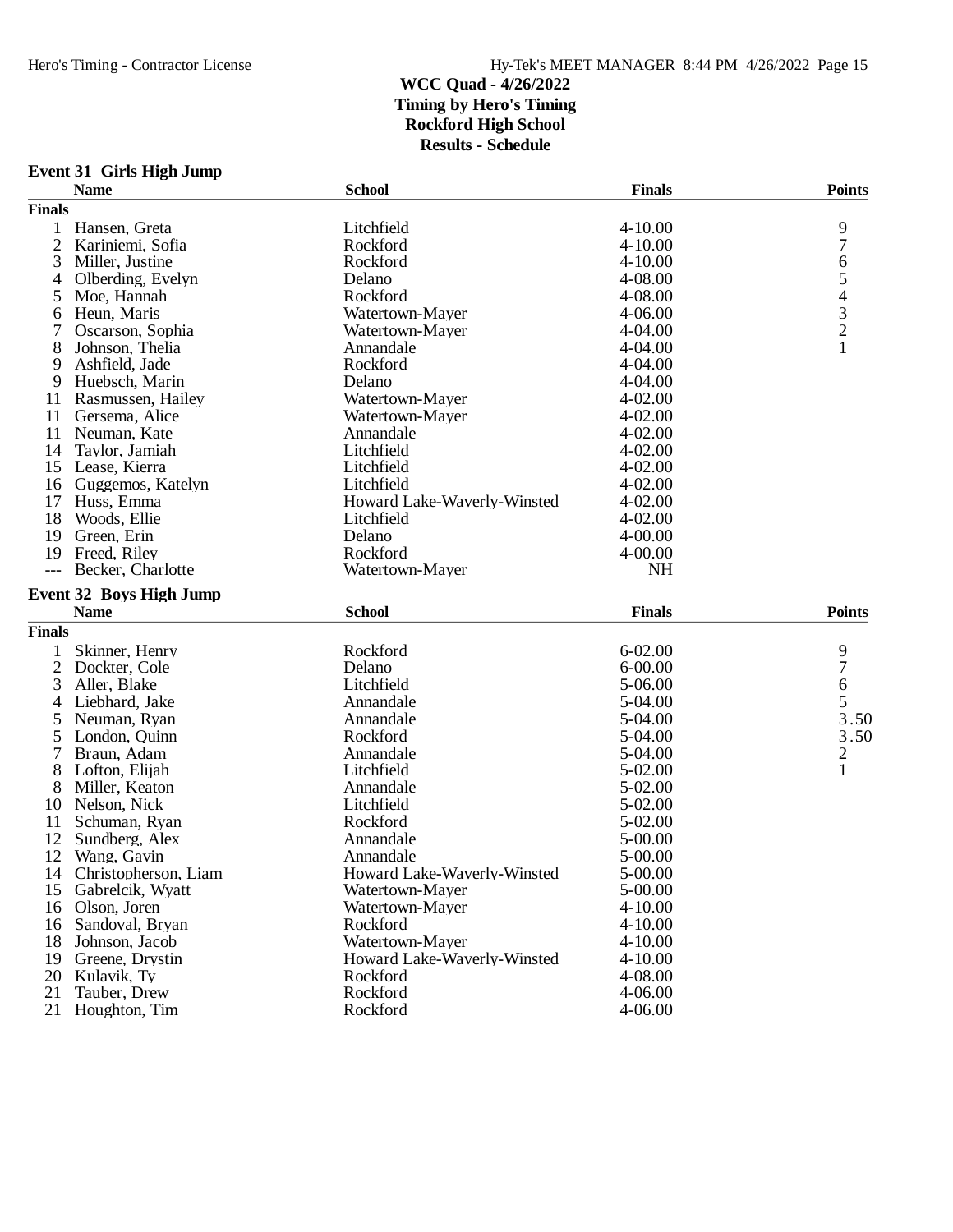|                | Finals  (Event 32 Boys High Jump) |                             |               |                          |
|----------------|-----------------------------------|-----------------------------|---------------|--------------------------|
|                | <b>Name</b>                       | <b>School</b>               | <b>Finals</b> | <b>Points</b>            |
| 21             | DeSmith, Arik                     | Litchfield                  | 4-06.00       |                          |
|                | 24 Millerbernd, Seth              | Howard Lake-Waverly-Winsted | 4-06.00       |                          |
|                | 25 Michlitsch, Tanner             | Rockford                    | $4 - 06.00$   |                          |
|                | 26 Broberg, Justin                | Rockford                    | 4-03.00       |                          |
|                | 26 Braun, Colton                  | Rockford                    | 4-03.00       |                          |
| ---            | Mager, Tyler                      | Rockford                    | <b>NH</b>     |                          |
|                | Event 33 Girls Long Jump          |                             |               |                          |
|                | <b>Name</b>                       | <b>School</b>               | <b>Finals</b> | <b>Points</b>            |
| <b>Finals</b>  |                                   |                             |               |                          |
| 1              | Johnson, Marin                    | Delano                      | 15-06.00      | 9                        |
| $\overline{2}$ | Hermes, Carlie                    | Annandale                   | 15-04.00      | 7                        |
| 3              | Chvatal, Lillia                   | Litchfield                  | 15-03.00      | 6                        |
| 4              | Biorn, Elise                      | Rockford                    | 15-00.00      | 5                        |
| 5              | Gifford, Alix                     | Rockford                    | 14-11.50      | $\overline{4}$           |
| 6              | Larson, Rylee                     | Rockford                    | 14-06.00      | 3                        |
| 7              | Miller, Justine                   | Rockford                    | 14-04.00      |                          |
| 8              | Danielson, Ava                    | Watertown-Mayer             | 14-01.00      | $\overline{c}$           |
| 9              | Menk, Anna                        | Delano                      | 14-01.00      | $\mathbf{1}$             |
| 10             | Peterson, Emily                   | Litchfield                  | 14-00.50      |                          |
| 11             | Heun, Maris                       | Watertown-Mayer             | 13-09.50      |                          |
| 12             | Frisbie, Kira                     | Watertown-Mayer             | 13-08.50      |                          |
| 13             | McCabe, Maggie                    | Watertown-Mayer             | 13-06.00      |                          |
|                | 14 Ingle, Sierra                  | Delano                      | 13-05.00      |                          |
| 15             | Schultz, Jordan                   | Litchfield                  | 13-04.50      |                          |
| 16             | Gilbert, Anja                     | Watertown-Mayer             | 13-01.00      |                          |
| 17             | McDonald, Mara                    | Delano                      | 12-09.00      |                          |
| 18             | Cooper, Brooklyn                  | Delano                      | 12-08.75      |                          |
| 19             | Hubert, Annebelle                 | Watertown-Mayer             | 11-07.00      |                          |
|                | 20 Nee, Isabelle                  | Delano                      | 11-00.00      |                          |
| 21             | Becker, Sylvia                    | Watertown-Mayer             | 10-09.00      |                          |
| 22             | Vanderheiden, Victoria            | Delano                      | 10-05.00      |                          |
| 23             | Benson, Maya                      | Annandale                   | 10-00.50      |                          |
| 24             | Kjaer, Julia                      | Annandale                   | $9 - 02.00$   |                          |
| ---            | Westberg, Megan                   | Delano                      | <b>FOUL</b>   |                          |
| ---            | Paul, Arianna                     | Howard Lake-Waverly-Winsted | <b>FOUL</b>   |                          |
| ---            | Cady, Cassia                      | Rockford                    | <b>FOUL</b>   |                          |
| $---$          | Erickson, Audrey                  | Annandale                   | <b>FOUL</b>   |                          |
|                | <b>Event 34 Boys Long Jump</b>    |                             |               |                          |
|                | <b>Name</b>                       | <b>School</b>               | <b>Finals</b> | <b>Points</b>            |
| <b>Finals</b>  |                                   |                             |               |                          |
| 1              | Shoberg, Tyson                    | Annandale                   | 19-11.50      | 9                        |
|                | 2 Rosenow, Grayson                | Delano                      | 18-10.25      | 7                        |
| 3              | Polston, Gavin                    | Annandale                   | 18-02.00      | 6                        |
| 4              | Kuehl, Lukas                      | Litchfield                  | 18-01.00      | 5                        |
| 5              | Faber, Tristan                    | Rockford                    | 17-09.75      | $\overline{\mathcal{L}}$ |
| 6              | White, Jacob                      | Rockford                    | 17-06.00      | 3                        |
| $\tau$         | Nelson, Nick                      | Litchfield                  | 17-02.00      | $\overline{2}$           |
|                |                                   |                             |               |                          |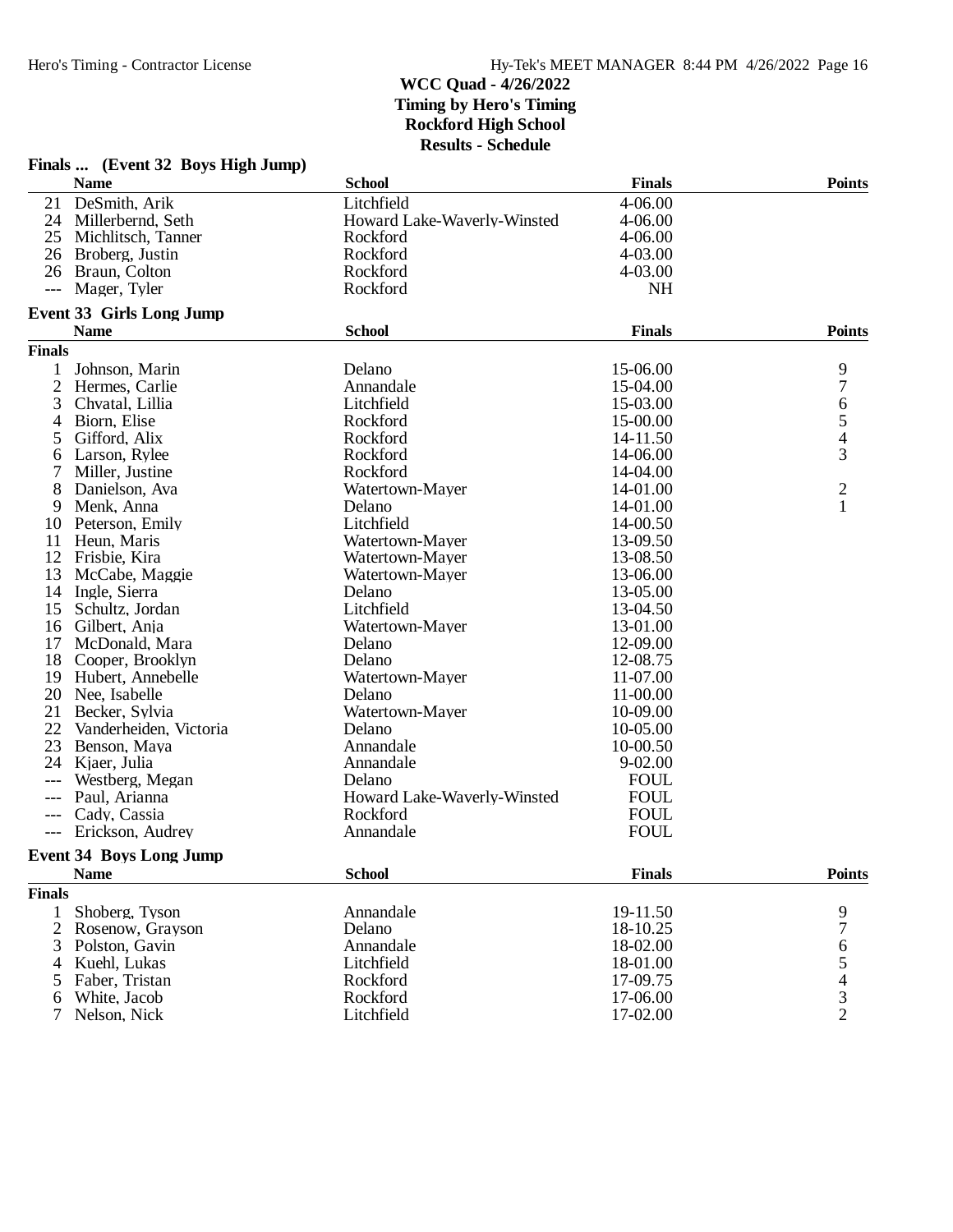|                | Finals  (Event 34 Boys Long Jump) |                             |               |                          |
|----------------|-----------------------------------|-----------------------------|---------------|--------------------------|
|                | <b>Name</b>                       | <b>School</b>               | <b>Finals</b> | <b>Points</b>            |
| 8              | Bushel, Brayden                   | Annandale                   | 17-01.25      | 1                        |
| 9              | Rheault, Zach                     | Howard Lake-Waverly-Winsted | 17-00.50      |                          |
| 10             | Smith, Preston                    | Rockford                    | 17-00.00      |                          |
| 11             | Roepke, Gage                      | Delano                      | 16-11.00      |                          |
| 12             | Brown, Hayden                     | Howard Lake-Waverly-Winsted | 16-10.00      |                          |
| 13             | Smith, Dylan                      | Watertown-Mayer             | 16-09.00      |                          |
| 14             | Sandoval, Bryan                   | Rockford                    | 16-08.00      |                          |
| 15             | Martinez, Bryan                   | Annandale                   | 16-07.00      |                          |
|                | 16 Pope, Aiden                    | Watertown-Mayer             | 16-01.50      |                          |
|                | 17 Greer, Jeremy                  | Litchfield                  | 16-01.25      |                          |
| 18             | London, Quinn                     | Rockford                    | 15-11.00      |                          |
| 19             | Jergens, Sam                      | Delano                      | 15-09.50      |                          |
|                | 20 Nelson, Jack                   | Annandale                   | 15-06.00      |                          |
| 21             | Kelly, Ben                        | Delano                      | 15-00.50      |                          |
| 22             | Alston, Darius                    | Annandale                   | 15-00.00      |                          |
| 23             | Miller, Keaton                    | Annandale                   | 15-00.00      |                          |
|                | 24 Hohenstein, Jack               | Delano                      | 14-11.50      |                          |
| 25             | Janikula, Owen                    | Watertown-Mayer             | 14-10.50      |                          |
|                | 26 Olson, Joren                   | Watertown-Mayer             | 14-04.00      |                          |
| 27             | Jacobson, Sam                     | Annandale                   | 14-04.00      |                          |
|                | 28 Knudsen, Ethan                 | Litchfield                  | 14-02.75      |                          |
|                | 29 Behrens, Nathan                | Watertown-Mayer             | 13-10.00      |                          |
|                | 30 Rasset, Vince                  | Annandale                   | 13-06.00      |                          |
| 31             | Hitchings, Jackson                | Delano                      | 13-05.25      |                          |
|                | 32 Rice, Corey                    | Delano                      | 13-02.50      |                          |
| 33             | Scanlon, Wyatt                    | Delano                      | 12-10.50      |                          |
|                | 34 Gilbert, Lonne                 | Watertown-Mayer             | 12-08.75      |                          |
|                | 35 Zillmer, Keenan                | Howard Lake-Waverly-Winsted | 12-03.00      |                          |
|                | 36 Schinze, Lincoln               | Watertown-Mayer             | 11-07.50      |                          |
| 37             | Adams, Aidan                      | Rockford                    | 11-02.00      |                          |
| ---            | Chellin, Dominic                  | Litchfield                  | <b>FOUL</b>   |                          |
| $---$          | Smith, Tommy                      | Rockford                    | <b>FOUL</b>   |                          |
|                |                                   |                             |               |                          |
|                | <b>Event 35 Girls Triple Jump</b> |                             |               |                          |
|                | <b>Name</b>                       | <b>School</b>               | <b>Finals</b> | <b>Points</b>            |
| <b>Finals</b>  |                                   |                             |               |                          |
| $\mathbf{1}$   | Cady, Cassia                      | Rockford                    | 37-04.00      | 9                        |
| 2              | Biorn, Elise                      | Rockford                    | 34-00.00      | 7                        |
| 3 <sup>1</sup> | Gilbert, Anja                     | Watertown-Mayer             | 33-04.50      | 6                        |
|                | Schloeder, Alexandra              | Rockford                    | 32-08.50      | 5                        |
| 5              | Heun, Maris                       | Watertown-Mayer             | 32-07.50      | $\overline{\mathcal{L}}$ |
| 6              | McCabe, Maggie                    | Watertown-Mayer             | 31-08.00      | 3                        |
|                | Millner, Claire                   | Annandale                   | 31-08.00      | $\overline{c}$           |
| 8              | Mayers, Vivian                    | Delano                      | 31-03.50      |                          |
| 9              | Hansen, Greta                     | Litchfield                  | 30-08.00      |                          |
| 10             | Schultz, Jordan                   | Litchfield                  | 29-01.50      |                          |
| 11             | Huber, Makayla                    | Rockford                    | 29-00.00      |                          |
| 12             | Thompson, Maggie                  | Rockford                    | 28-11.50      |                          |
| 13             | Witt, Olivia                      | Delano                      | 28-07.00      |                          |